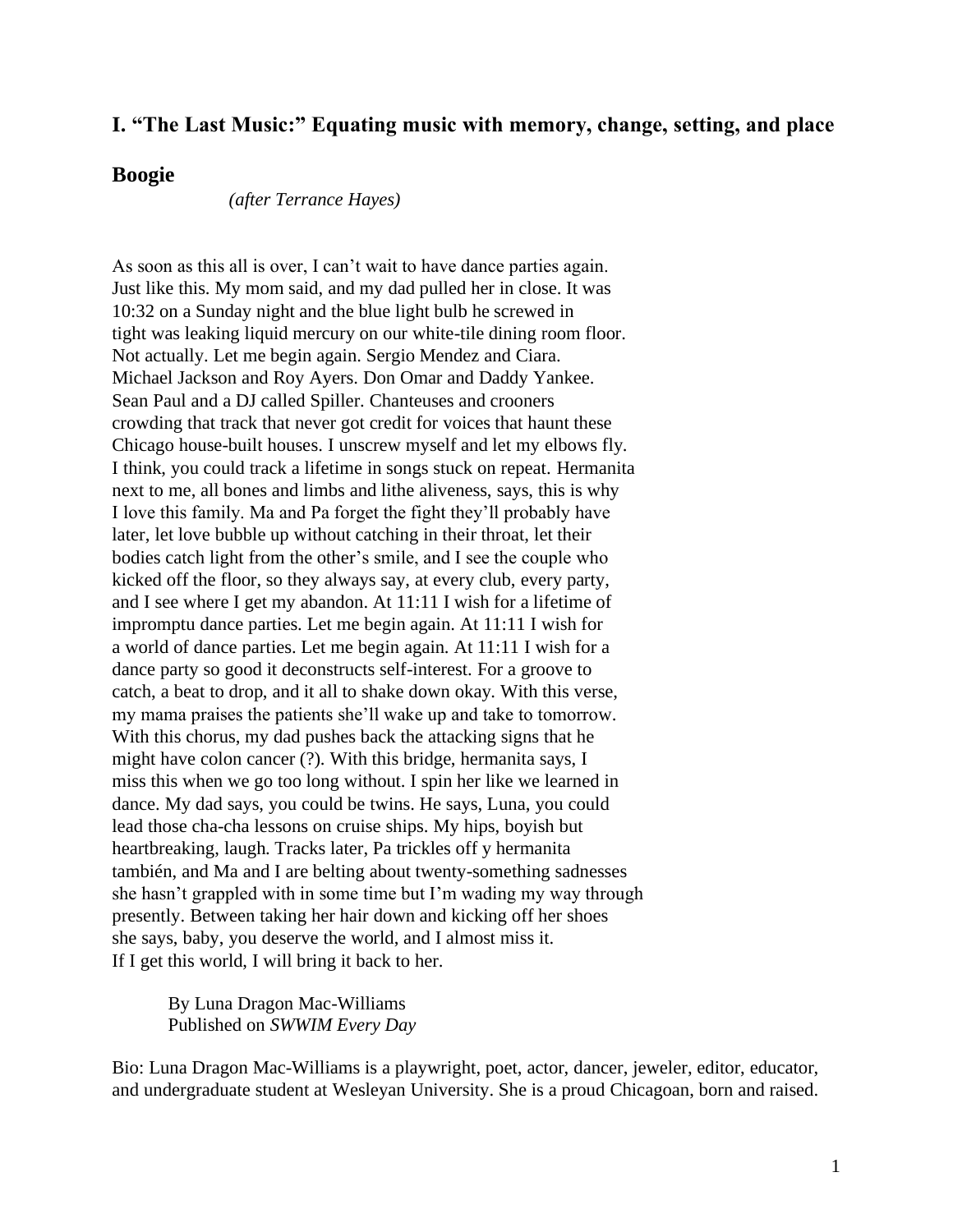Her one-act play, "Good Strong Coffee," premiered at Chicago Dramatists through Pegasus Theater in winter 2018. She has recently been published in *Ariel's Dream*. She believes in sweet coffee, wishing at 11:11, and helping youth honor and share their personal narratives.

**"The Last Music" Prompt**: Answer these questions. Be as specific as possible in your answers. Then use some or all of the answers in a lyric or narrative poem.

- 1. What was the last piece of music you heard? (Title and artist)
- 2. What was the music played on or how was it played? (FM, satellite radio, DJ, cloud service, live, through Zoom, etc.)
- 3. What kinds of instruments were used in the music?
- 4. What did you do physically when you heard the music?
- 5. What was your mood before you heard the music?
- 6. How did you feel during the music?
- 7. What was your mood after the music? Did anything change? If so, how and why?
- 8. Who played you the last piece of music you heard? Describe them. If you played the music, describe yourself.
- 9. Besides the person who played you the music, was anyone else with you? If so, who? Describe them.
- 10. Where were you when you heard the music?
- 11. What style of music was it?
- 12. What's important about that style of music? Where does that kind of music come from? Where did it originate? What is its history?
- 13. Do you like or dislike that style of music? Why or why not?
- 14. Did you want to hear that piece of music? Were your ears willing or unwilling to receive the music?
- 15. Did the music have lyrics? If so, what are they about? (You don't need to quote them but can choose to paraphrase or use pieces of lines to avoid copyright issues.) What does the music sound like onomatopoetically? (See: "A Poem for Ella Fitzgerald" by Sonia Sanchez)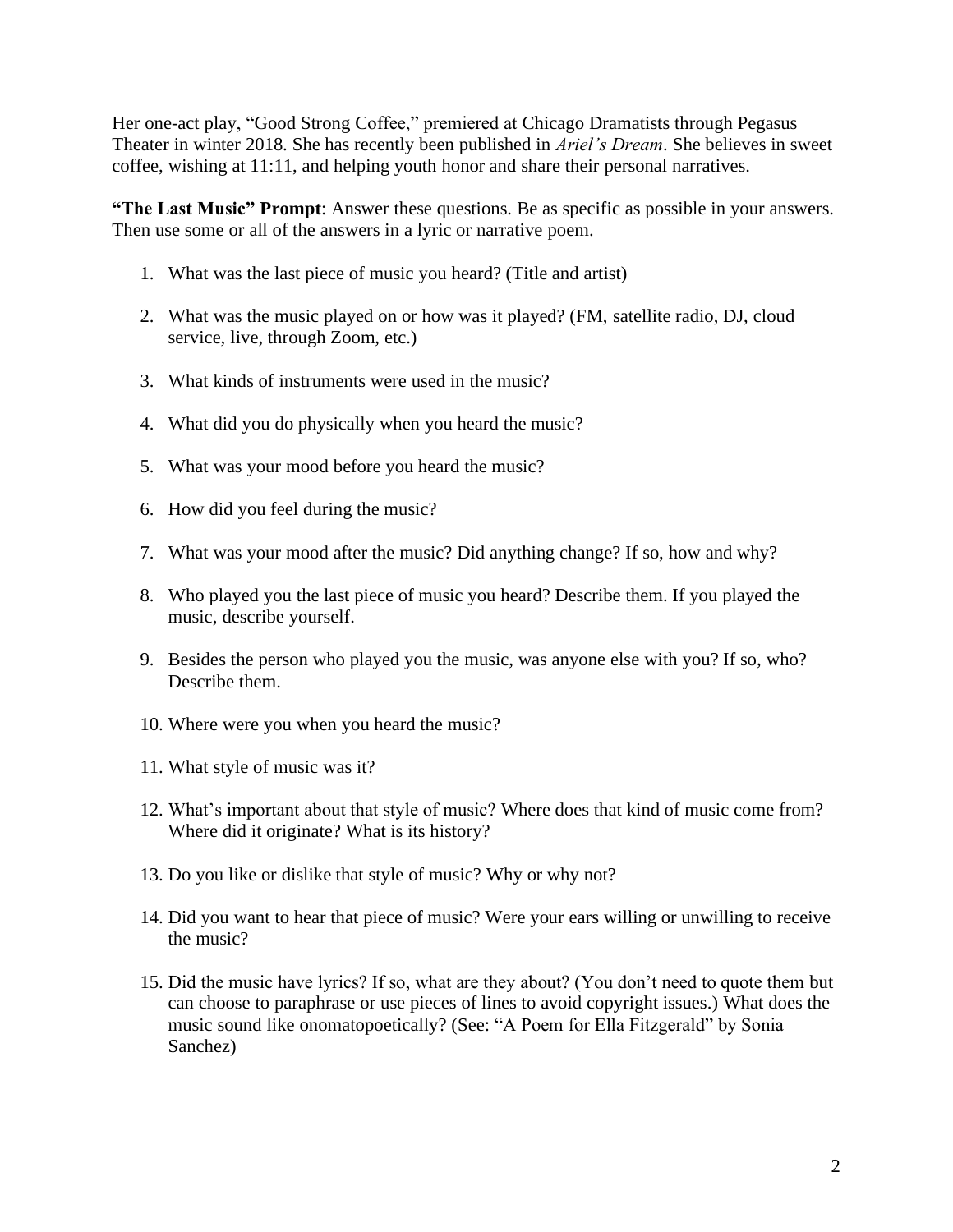\*See more examples of "The Last Music" poems below: "A Poem in Which I Try to Express My Glee at the Music My Friend Has Given Me" by Ross Gay; "Elegy" by Anne Stevenson; "The Everyday Enchantment of Music" by Mark Strand; and "A Poem for Ella Fitzgerald" by Sonia Sanchez

# **II. "Singing in the Voice of a Hurricane:" Equating music with language, mood, character, and climate**

# **Hurricanes with the Names of My Friends**

I hover somewhere back behind the map inside the skull that guides me through these small streets to dinner. Everybody in elegant clothes. Resting in the air condition. It is inevitable that we will each die in named storms, that we will be blown against the walls behind our faces. Sounds made from the boxes in my friends' throats. Be more like the doorway to the restaurant, to hold and frame these people. The beer Dan holds, that weeps in Dan's left palm. Jane's earrings shaped to look like birds. The soft music, the fixtures. Cities beneath serious rain. They have brought out for us complimentary orange drinks. Jeremy laughs until the joke is well over, and the music is so low it is done. We are disappearing into the map's folds. Small birds. Smaller ones.

> By Jonathan Aprea Published in *Guernica* **Listen to it:** <https://www.guernicamag.com/hurricanes-with-the-names-of-my-friends/>

Bio: Jonathan Aprea is a writer living in New York City. His chapbook *Dyson Poems* was published by Monster House Press in 2018. His poems have appeared in the *Atlas Review, Prelude Magazine, Newest York,* and elsewhere. You can find him on the web at jonathanaprea.com.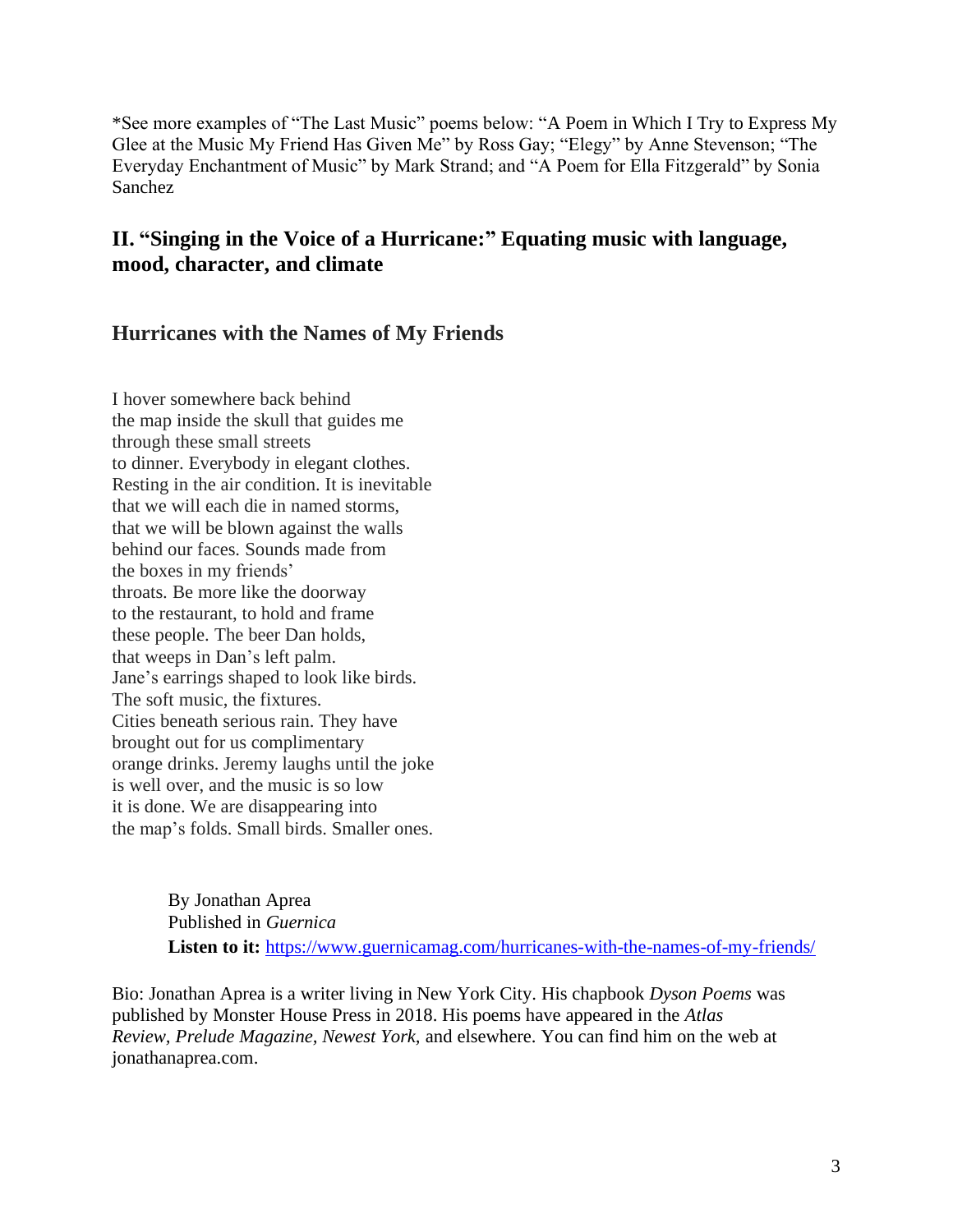**"Singing in the Voice of a Hurricane" Prompt:** Every hurricane has a name and, it can be argued, a different character. Research the names of hurricanes and choose one to write a lyric or narrative poem about in first, second, or third person. (You can also write a prose poem or a chant; see more examples.) What did it do? Where did it go? When it made landfall, what happened? The hurricane is the main character, and you're talking to it, you're speaking its language, and you're telling its stories. Don't forget to use musical diction, imagery, and rhetorical devices.

\*\*See more examples of "Singing in the Voice of a Hurricane" poems below: "Dialect of Hurricanes" by Frankétienne, translated by André Naffis-Sahely; "Chant for a Hurricane" by John Barr; "The Guitar" by Federico García Lorca; "Latin & Soul" by Victor Hernández Cruz; "Storm Ending" by Jean Toomer; "There came a Wind like a bugle" by Emily Dickinson

# **III. "Praise the Darkness:" Equating music with illness, immigration, and recovery**

# **Leaving Early**

My Love,

tonight Fionnuala is your nurse. You'll hear her voice sing-song around the ward lifting a wing at the shore of your darkness. I heard that, in another life, she too journeyed through a storm, a kind of curse, with the ocean rising darkly around her, fierce with cold, and no resting place, only the frozen rocks that tore her feet, the light on her shoulders.

And no cure there but to wait it out. If, while I'm gone, your fever comes down if the small, salt-laden shapes of her song appear as a first glimmer of earth-light, follow the sweet, hopeful voice of that landing. She will keep you safe beneath her wing.

> By Leanne O'Sullivan From PoetryFoundation.org

Bio: Leanne O'Sullivan has published three collections from Bloodaxe Books, *The Mining Road* (2013), *Cailleach: The Hag of Beara* (2009), and *Waiting for My Clothes* (2004).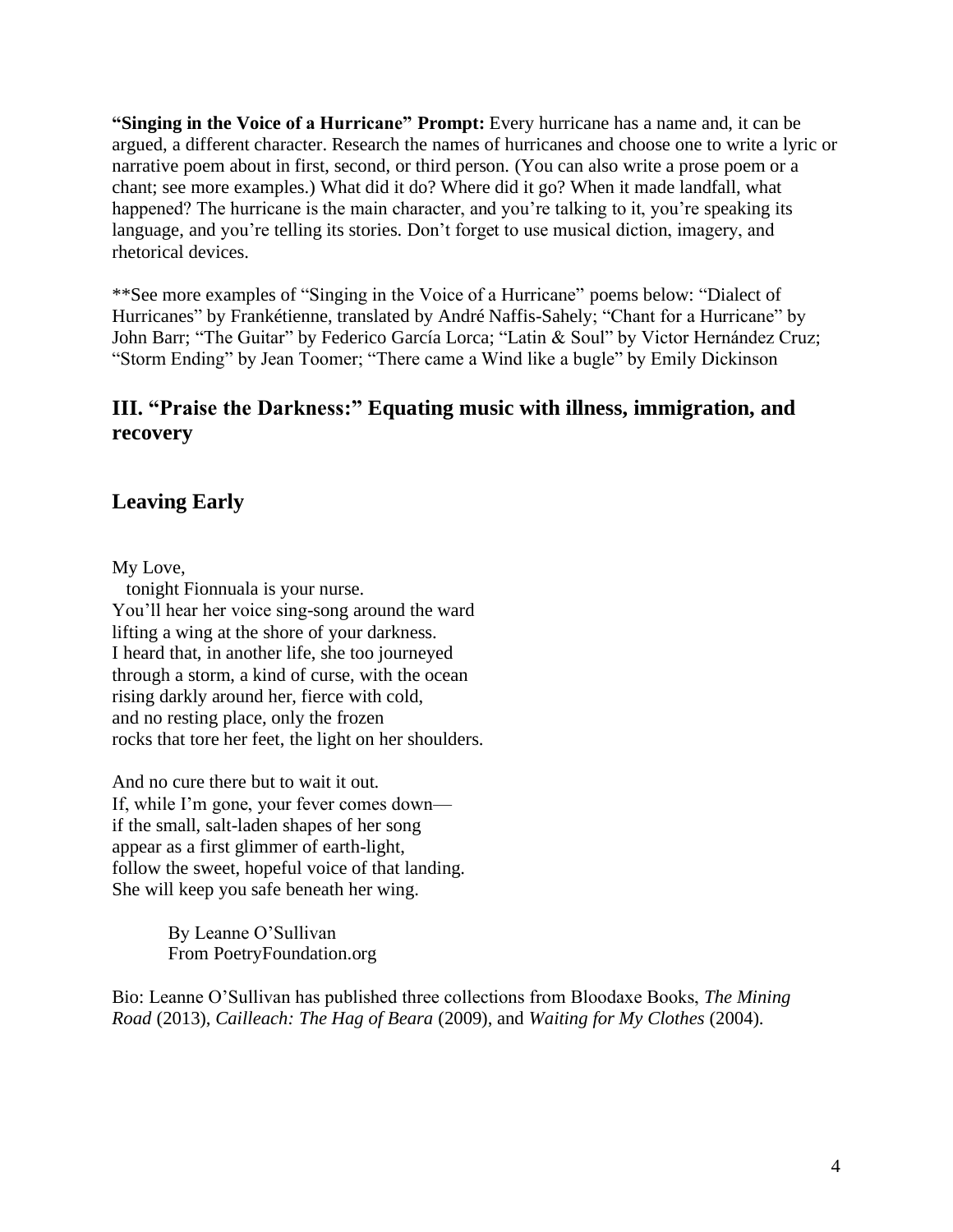**"Praise the Darkness" Prompt:** In contemporary poetry, a praise poem or an ode often celebrates an ordinary object as opposed to an exalted one. This exercise calls for writing a poem of praise, love, or appreciation to COVID, coronavirus, doctors or nurses, hospitals, quarantine or lockdown – anything to do with the pandemic. It may sound odd to want to praise illness, surgery, or an accident. But the juxtaposition of unlikely things often reveals great insight, and becomes moments of true teaching. Don't forget to use musical diction, imagery, and rhetorical devices.

\*\*\*See more examples of "Praise the Darkness" poems below: "In the Coma" by Robert Pinsky; "Mother's Day" by Dorianne Laux; "Learning to Mourn" by Robert Winner; and "In Your Sleep" by Leanne O'Sullivan

# **Sample/Example Poems:**

# **\*A Poem in Which I Try to Express My Glee at the Music My Friend Has Given Me**

 *—for Patrick Rosal*

Because I must not get up to throw down in a café in the Midwest, I hold something like a clownfaced herd of bareback and winged elephants stomping in my chest, I hold a thousand kites in a field loosed from their tethers at once, I feel my skeleton losing track somewhat of the science I've made of tamp, feel it rising up shriek and groove, rising up a river guzzling a monsoon, not to mention the butterflies of the loins, the hummingbirds of the loins, the thousand dromedaries of the loins, oh body of sunburst, body of larkspur and honeysuckle and honeysuccor bloom, body of treetop holler, oh lightspeed body of gasp and systole, the mandible's ramble, the clavicle swoon, the spine's trillion teeth oh, drift of hip oh, trill of ribs, oh synaptic clamor and juggernaut swell oh gutracket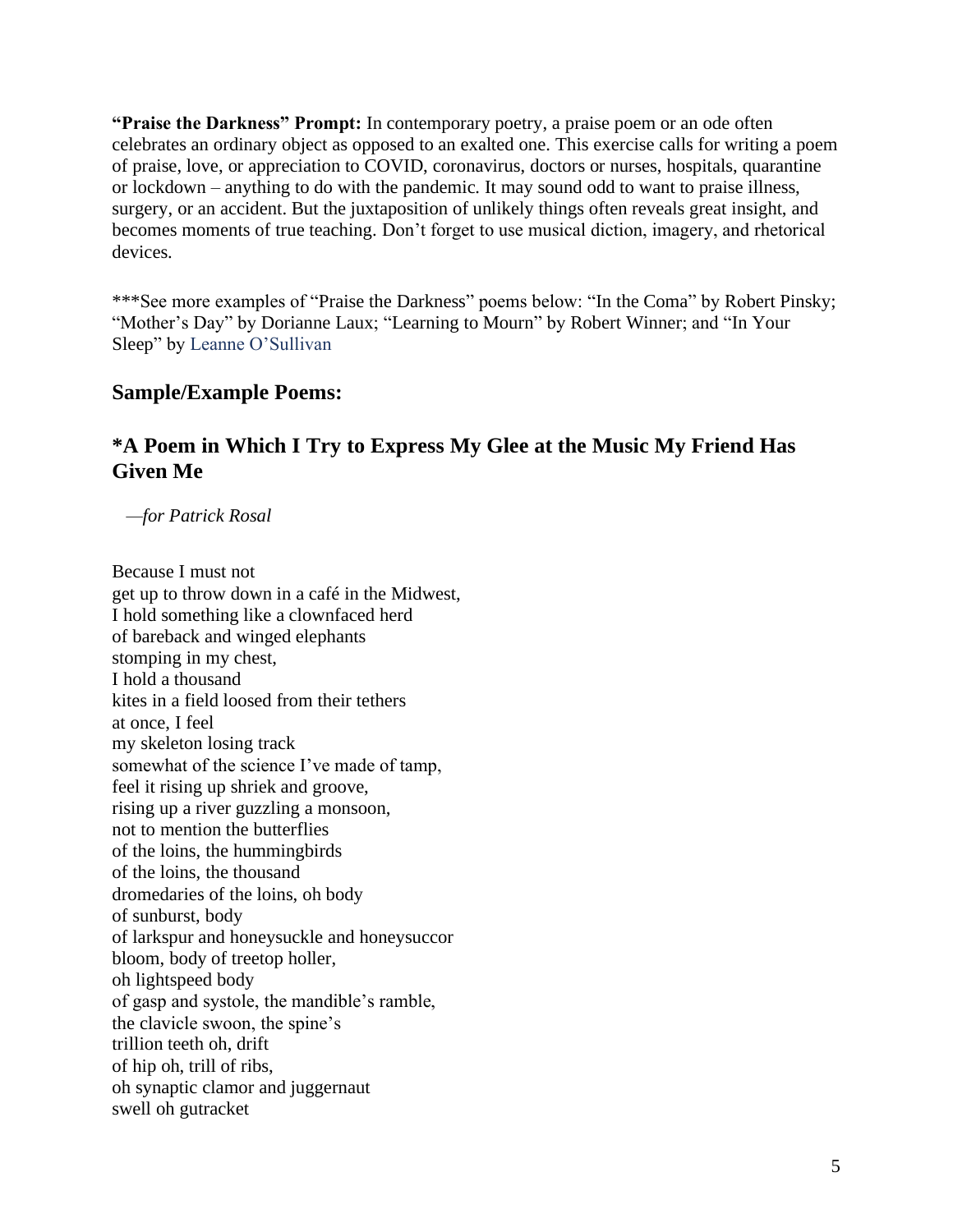blastoff and sugartongue syntax oh throb and pulse and rivulet swing and glottal thing and kick -start heart and heel -toe heart ooh ooh ooh a bullfight where the bull might take flight and win!

By Ross Gay

#### **\*Elegy**

Whenever my father was left with nothing to do waiting for someone to 'get ready', or facing the gap between graduate seminars and dull after -suppers in his study grading papers or writing a review he played the piano.

I think of him packing his lifespan carefully, like a good leather briefcase, each irritating chore wrapped in floating passages for the left hand and right hand by Chopin or difficult Schumann; nothing inside it ever rattled loose.

Not rationalism, though you could cut your tongue on the blade of his reasonable logic. Only at the piano did he become the bowed, reverent, wholly absorbed Romantic. The theme of his heroic, unfinished piano sonat a could have been Brahms.

Boredom, or what he disapproved of as 'sitting around with your mouth open' oddly pursued him. He had small stamina. Whenever he succumbed to bouts of winter bronchitis, the house sank a little into its snowed -up garden, missing its musical swim -bladder.

None of this suggests how natural he was. For years I thought fathers played the piano just as dogs barked and babies grew.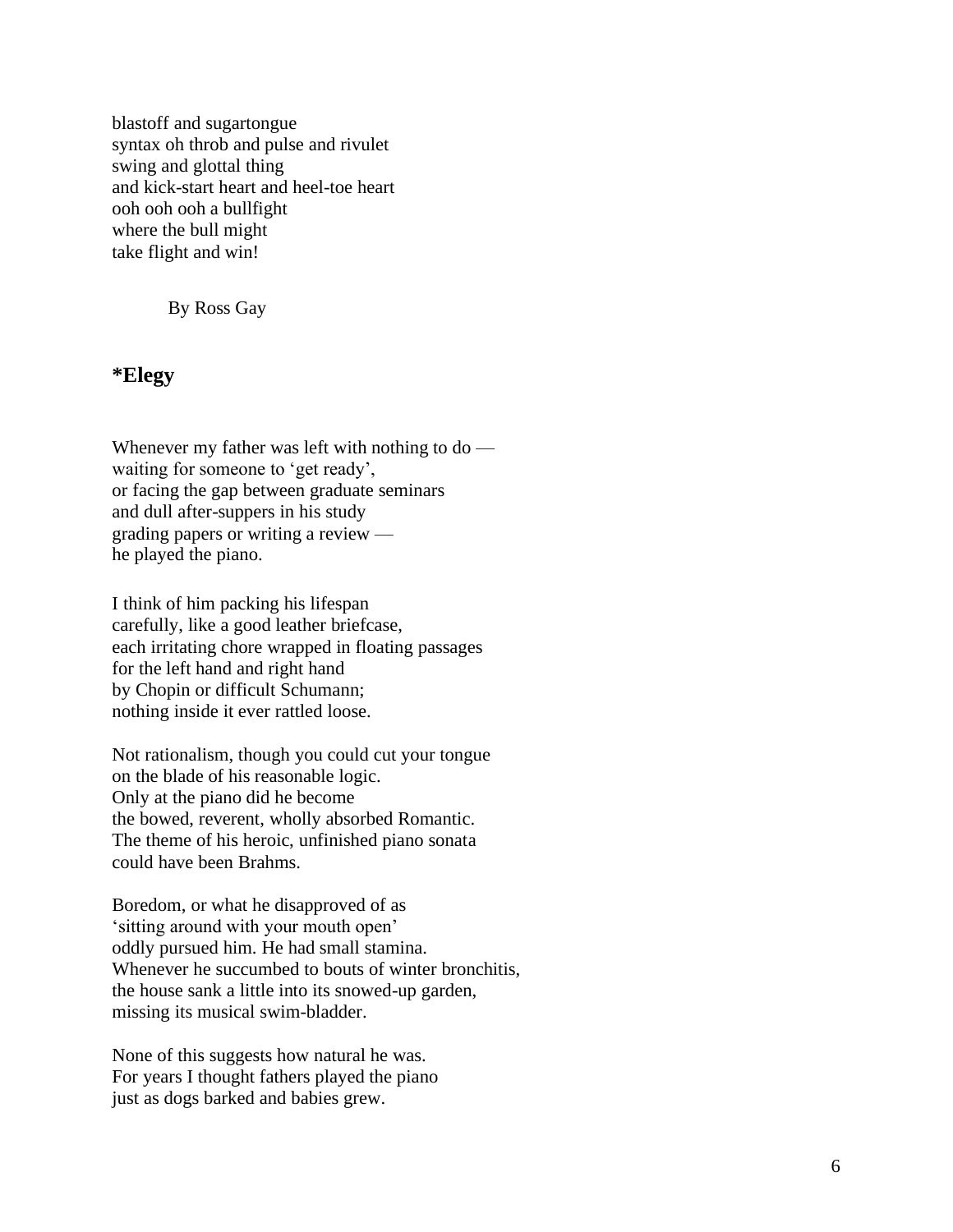We children ran in and out of the house, taking for granted that the 'Trout' or E flat Major Impromptu would be rippling around us.

For him, I think, playing was solo flying, a bliss of removal, of being alone. Not happily always; never an escape, for he was affectionate, and the household hum he pretended to find trivial or ridiculous daily sustained him.

When he talked about music, it was never of the *lachrimae rerum* that trembled from his drawn-out phrasing as raindrops phrase themselves along a wire; no, he defended movable doh or explained the amazing physics of the octave.

We'd come in from school and find him cross-legged on the jungle of the floor, guts from one of his Steinways strewn about him. He always got the pieces back in place. I remember the yellow covers of Schirmer's Editions and the bound Peters Editions in the bookcase.

When he defected to the cello in later years Grandmother, *in excrucio*, mildly exclaimed, 'Wasn't it lovely when Steve liked to play the piano.' Now I'm the grandmother listening to Steve at the piano. Lightly, in strains from Brahms-Haydn variations, his audible image returns to my humming ears.

By Anne Stevenson

## **\*The Everyday Enchantment of Music**

A rough sound was polished until it became a smoother sound, which was polished until it became music. Then the music was polished until it became the memory of a night in Venice when tears of the sea fell from the Bridge of Sighs, which in turn was polished until it ceased to be and in its place stood the empty home of a heart in trouble. Then suddenly there was sun and the music came back and traffic was moving and off in the distance, at the edge of the city, a long line of clouds appeared, and there was thunder, which, however menacing, would become music, and the memory of what happened after Venice would begin, and what happened after the home of the troubled heart broke in two would also begin.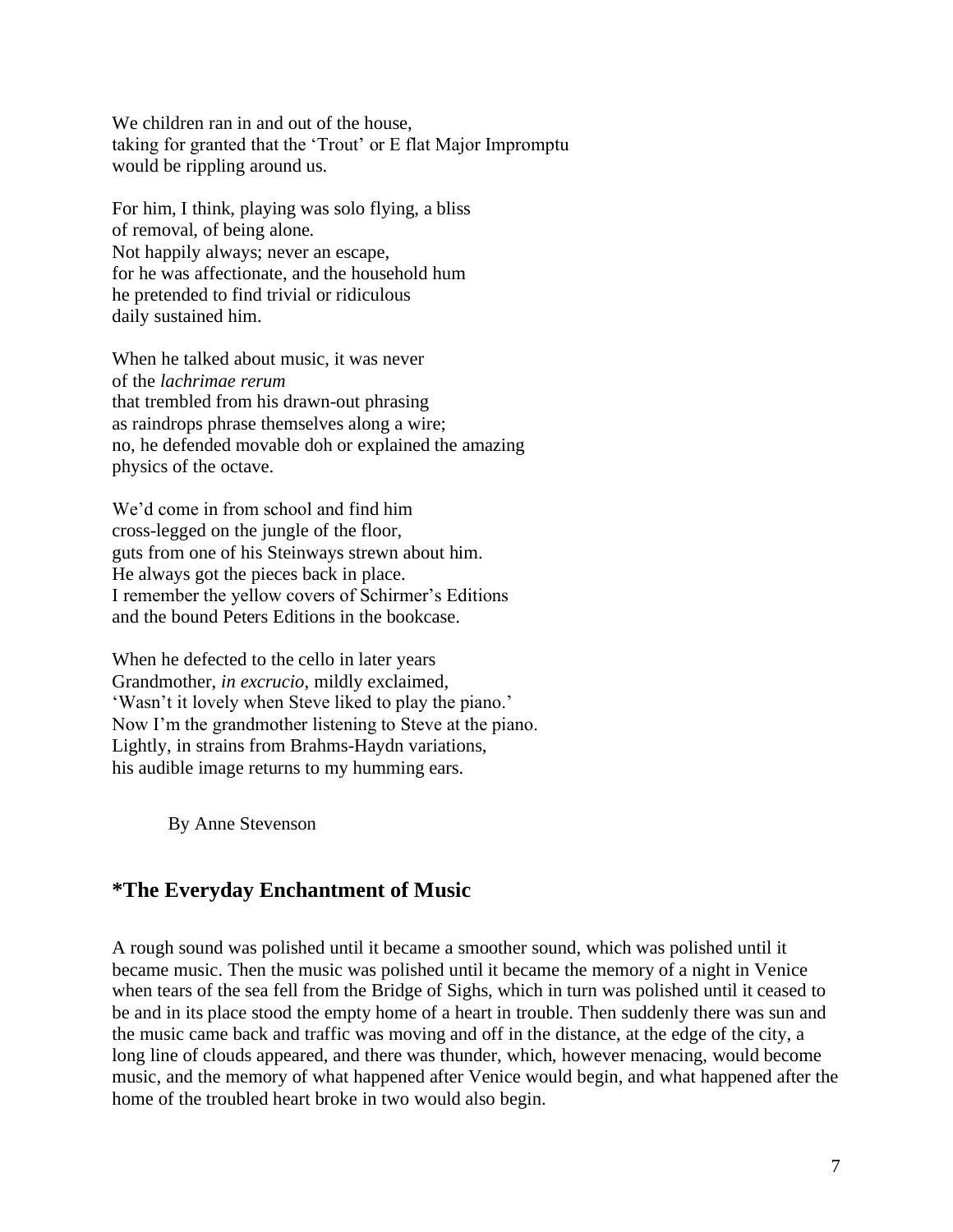By Mark Strand

# **\*A Poem for Ella Fitzgerald**

when she came on the stage, this Ella there were rumors of hurricanes and over the rooftops of concert stages the moon turned red in the sky, it was Ella, Ella. queen Ella had come and words spilled out leaving a trail of witnesses smiling amen —amen —a woman —a woman.

she began this three agèd woman nightingales in her throat and squads of horns came out to greet her .

streams of violins and pianos splashed their welcome and our stained glass silences our braided spaces unraveled opened up said who's that coming? who's that knocking at the door? whose voice lingers on that stage gone mad with *perdido. perdido. perdido. i lost my heart in toledooooooo.*

whose voice is climbing up this morning chimney smoking with life carrying her basket of words *a tisket a tasket my little yellow basket—i wrote a letter to my mom and on the way i dropped it was it red…no no no no was it green…no no no no was it blue…no no no no*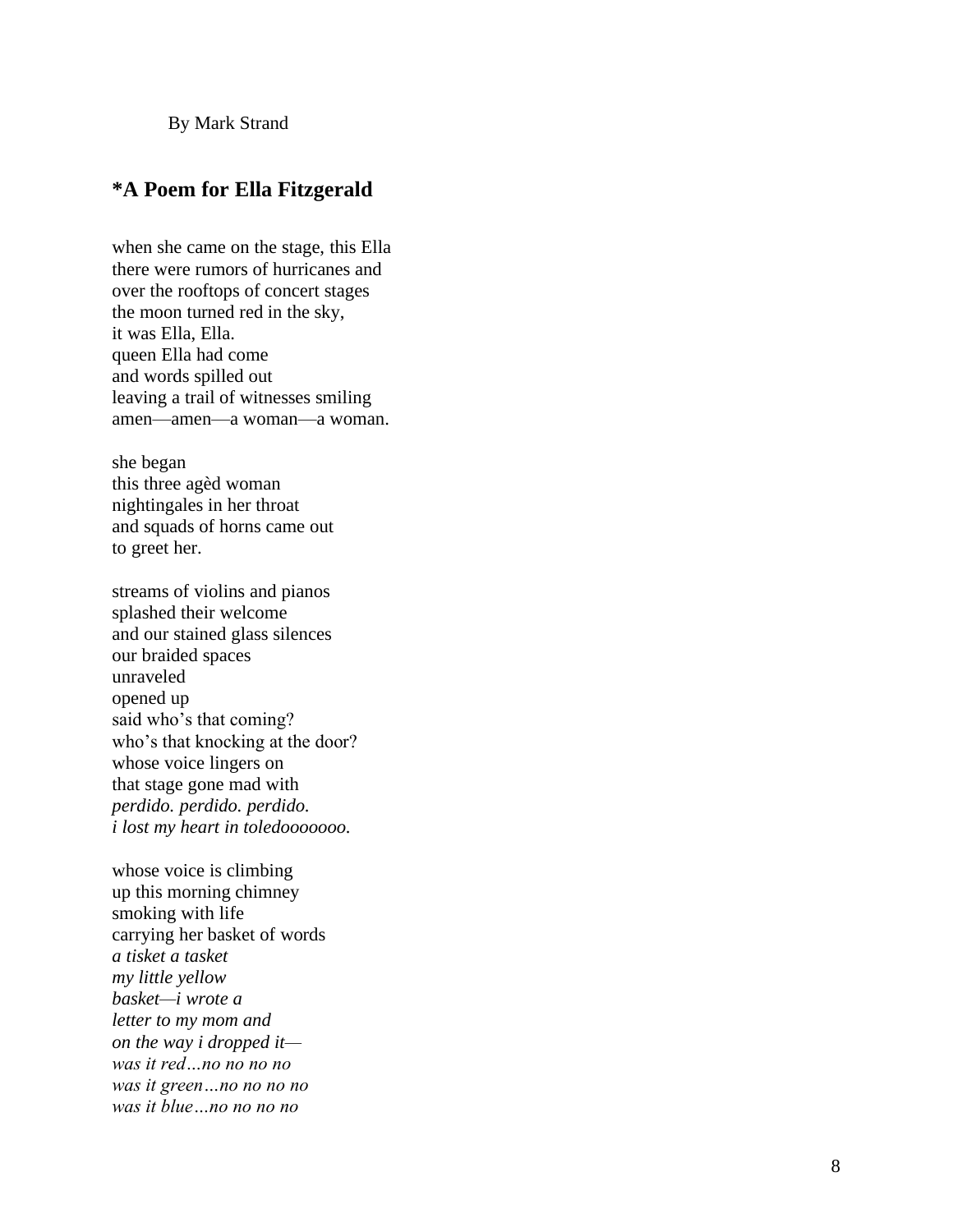#### *just a little yellow*

voice rescuing razor thin lyrics from hopscotching dreams.

we first watched her navigating an apollo stage amid high -stepping yellow legs we watched her watching us shiny and pure woman sugar and spice woman her voice a nun's whisper her voice pouring out guitar thickened blues, her voice a faraway horn questioning the wind, and she became Ella, first lady of tongues Ella cruising our veins voice walking on water crossed in prayer, she became holy a thousand sermons concealed in her bones as she raised them in a symphonic shudder carrying our sighs into her bloodstream .

this voice, chasing the morning waves, this Ella -tonian voice soft like four layers of lace. *when i die Ella tell the whole joint please, please don't talk about me when i'm gone …*

i remember waiting one nite for her appearance audience impatient at the lateness of musicians, i remember it was april and the flowers ran yellow the sun downpoured yellow butterflies and the day was yellow and silent all of spring held us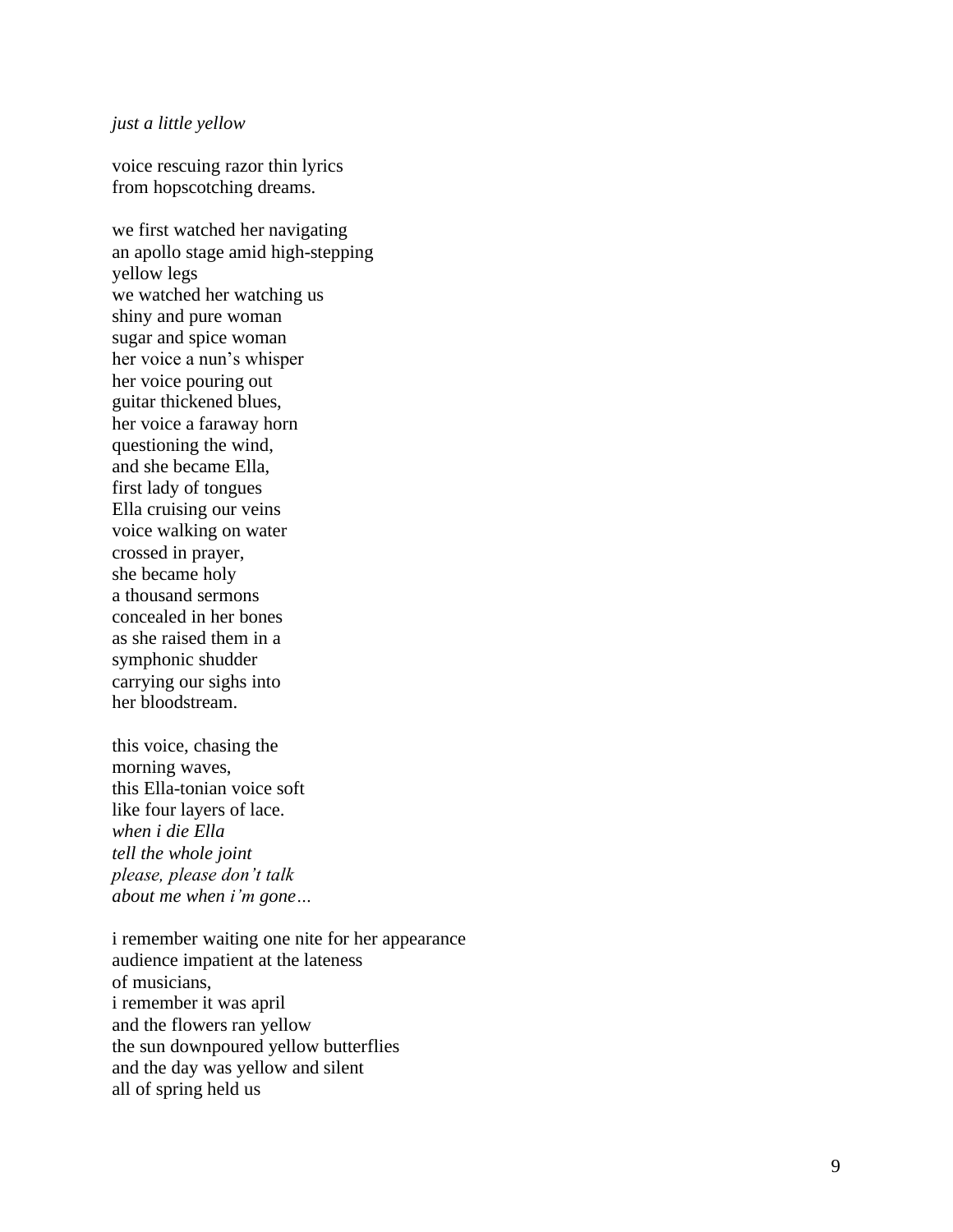in a single drop of blood .

when she appeared on stage she became Nut arching over us feet and hands placed on the stage music flowing from her breasts she swallowed the sun sang confessions from the evening stars made earth divulge her secrets gave birth to skies in her song remade the insistent air and we became anointed found inside her bop *bop bop dowa bop bop doowaaa bop bop dooooowaaaa*

Lady. Lady. Lady. be good. be good to me. to you. to us all cuz we just some lonesome babes in the woods hey lady. sweetellalady Lady. Lady. Lady. be gooooood ELLA ELLA ELLALADY *be good gooooood goooooood…*

By Sonia Sanchez

#### **\*\*Chant for a Hurricane**

Birds have left without a song. Morning light looks yellow and wrong. Airports close, so does the town. Winds pick up, trees blow down. Radios go on and on. Churches fill, church bells bong. The people are listening, listening.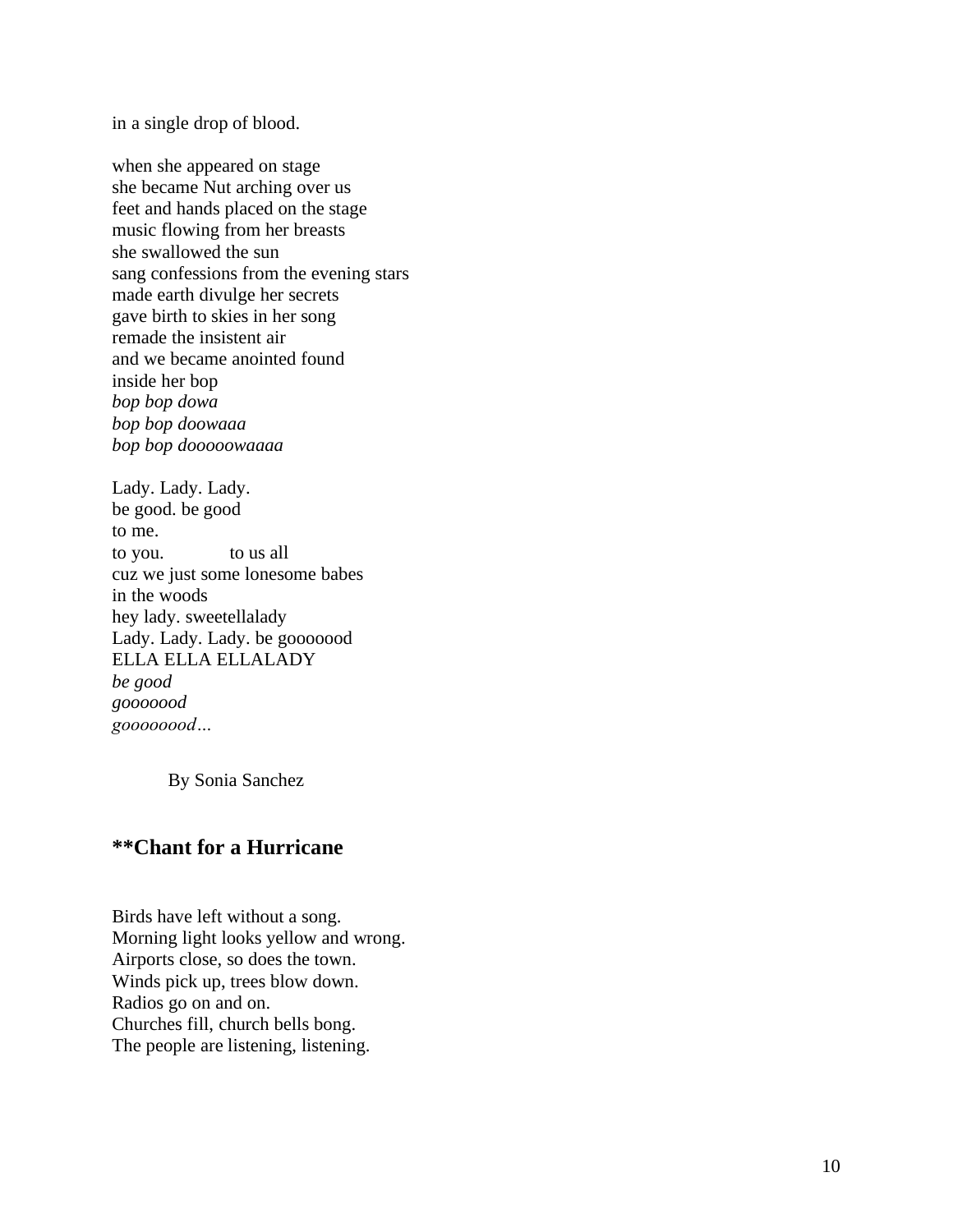Born in a land Saharas away Crossing an ocean to have its say Crashing through town like a runaway train Oh Breaker of Nations rain us your rain Wind us your winds—of course we'll complain. But leave us alive with reason to sing When you are done chastening, chastening.

> By John Barr Listen to it: <https://www.johnbarrpoetry.com/natural-wonders/chant-for-a-hurricane/>

## **\*\*Dialect of Hurricanes**

 Every day I use the dialect of lunatic hurricanes. I speak the madness of clashing winds.

 Every evening I use the patois of furious rains. I speak the fury of waters in flood.

 Every night I talk to the Caribbean islands in the tongue of hysterical storms. I speak the hysteria of the rutting sea.

 Dialect of hurricanes. Patois of rains. Language of tempests. Unravelling of the spiraling life.

 Fundamentally, life is tension. Towards something. Towards someone. Towards oneself. Towards the point of maturity where the old and the new, death and birth untangle. And every being is realized in part in the search for its double, a search which may, in a sense, merge with the intensity of a need, a desire, and an infinite quest.

 Dogs pass by - I've always been obsessed with strays - they yap at the shadow of the woman I'm pursuing. At the image of the man I'm looking for. At my double. At the hubbub of fleeing voices. For so many years. Feels like thirty centuries.

 The woman's gone, without a fanfare. Along with my discordant heart. The man never even offered me his hand. My double is always at my heels. And the unhinged throats of night dogs howl with the cacophony of a busted accordion.

 It's then I become a storm of words bursting the hypocrisy of clouds and the falseness of silence. Rivers. Storms. Lightning. Mountains. Trees. Lights. Rains. Savage oceans. Take me to the frenzied core of your articulation. Take me! Just a hint of clarity would give me a living chance. Would let me accept life. Tension. The inexorable law of growth. Osmosis and symbiosis. Take me! The sound of a step, a glance, a touching voice would be enough for me to live happy in the hope that awakening is still possible among humans. Take me! It wouldn't take much for me to speak the sap that flows through the core of the cosmos in motion.

 Dialect of hurricanes. Patois of rains. Languages of storms. I speak the unravelling of the spiraling life.

By Frankétienne, translated by André Naffis-Sahely Published on<https://www.poetrytranslation.org/poems/dialect-of-hurricanes/original>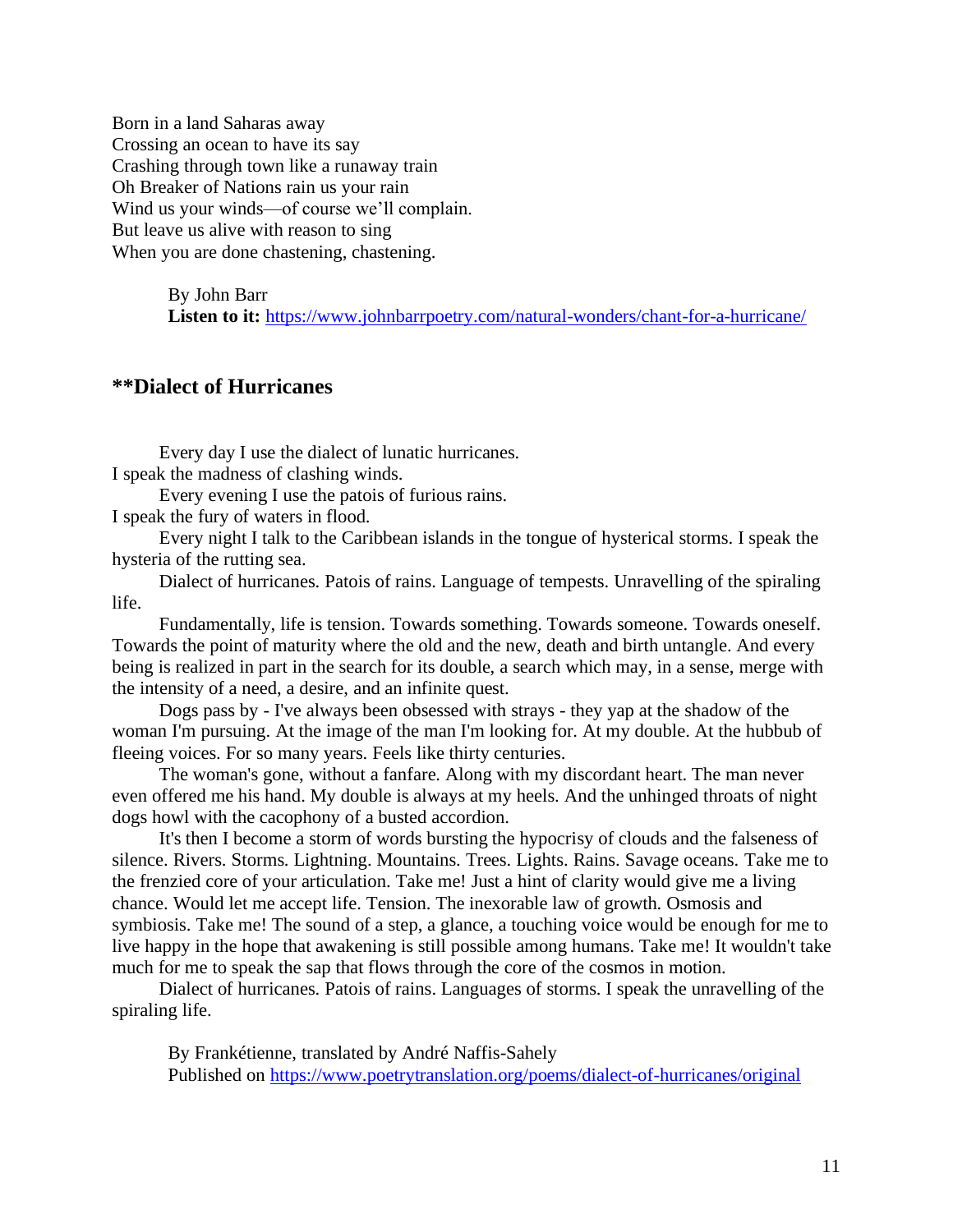#### **\*\*The Guitar**

The weeping of the guitar begins. The goblets of dawn are smashed. The weeping of the guitar begins. Useless to silence it. Impossible to silence it. It weeps monotonously as water weeps as the wind weep s over snowfields. Impossible to silence it. It weeps for distant things. Hot southern sands yearning for white camellias. Weeps arrow without target evening without morning and the first dead bird on the branch. Oh, guitar! Heart mortally wounded by five swords.

By Federico Garc ía Lorca

## **\*\*Latin & Soul**

#### 1

some waves a wave of now a trombone speaking to you a piano is trying to break a molecule is trying to lift the stage into orbit around the red spotlights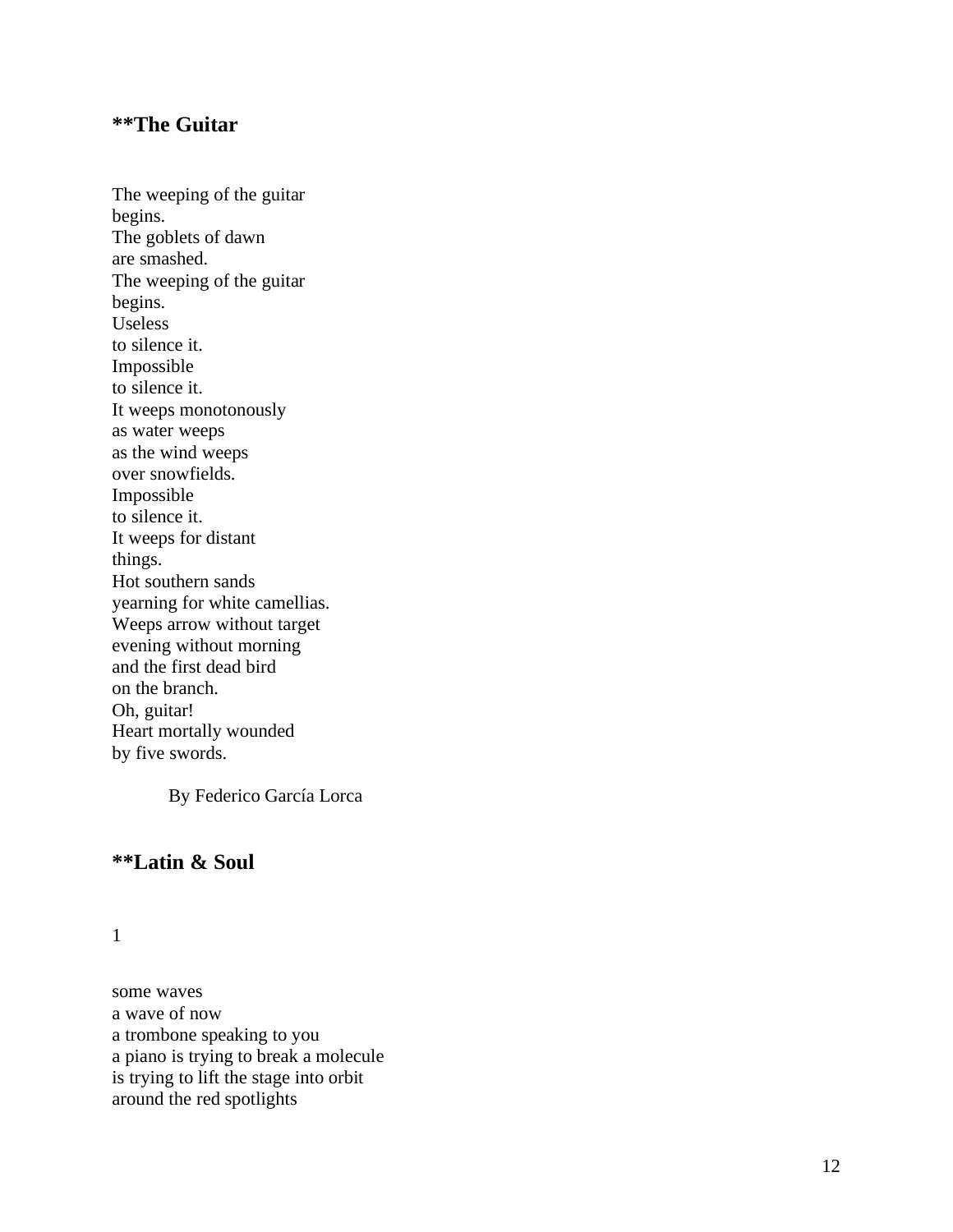a shadow the shadows of dancers dancers they are dancing falling out that space made for dancing

they should dance on the tables they should dance inside of their drinks they should dance on the ceiling they should dance/dance

thru universes leaning -moving we are traveling

where are we going if we only knew

with this rhythm with this banging with fire with this all this O my god i wonder where are we going sink into a room full of laughter full of happiness full of life those dancers the dancers are clapping their hands stomping their feet

hold back them tears all those sentimental stories cooked uptown if you can hold it for after

we are going away -away -away beyond these wooden tables beyond these red lights beyond these rugs & paper walls beyond way past i mean way past them clouds over the buildings over the rivers over towns over cities like on rails but faster like a train but smoother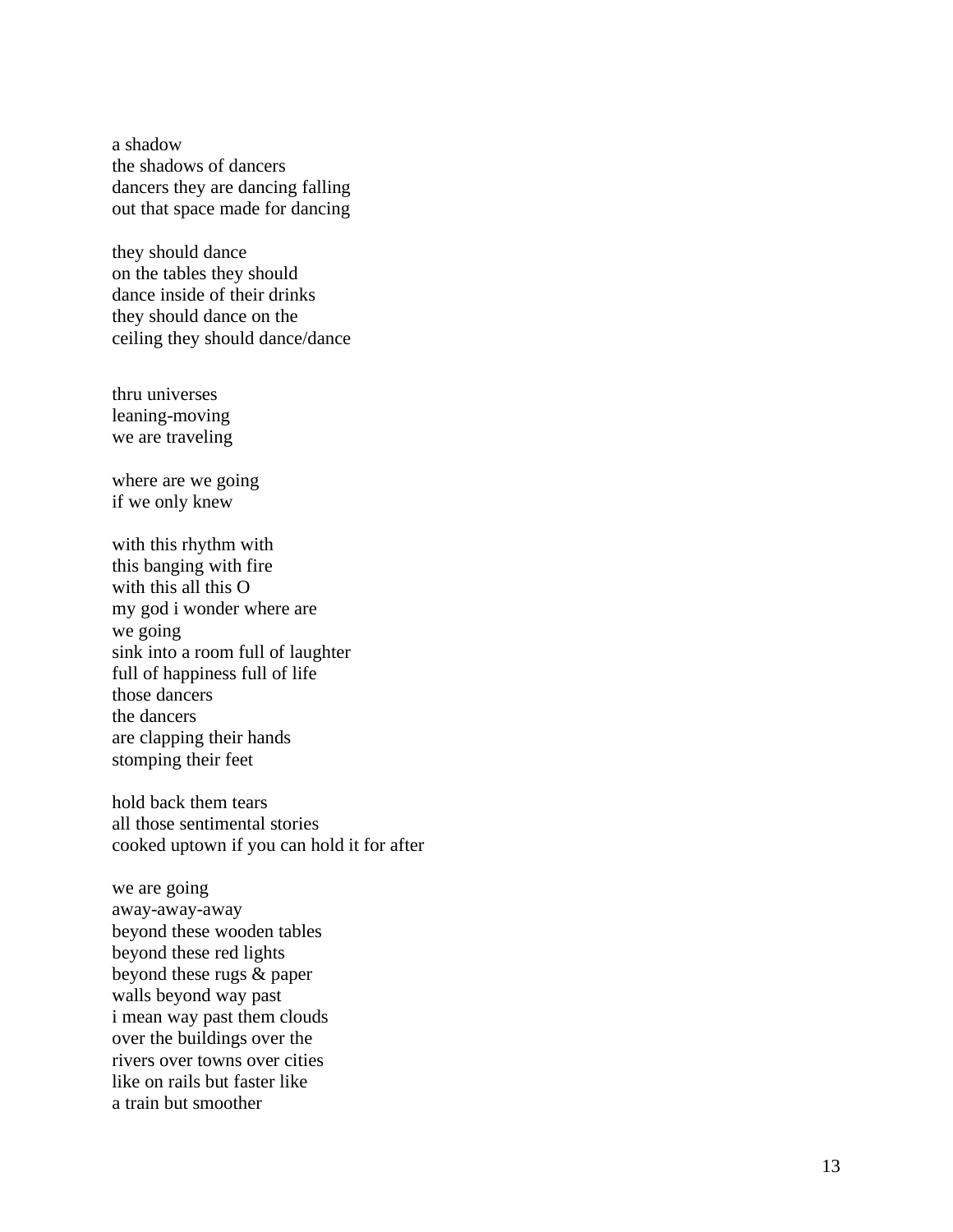away past stars bursting with drums.

2

a sudden misunderstanding a cloud full of grayness a body thru a store window a hand reaching into the back pocket a scream a piano is talking to you thru all this why don't you answer it.

By Victor Hernández Cruz

## **\*\*Storm Ending**

Thunder blossoms gorgeously above our heads, Great, hollow, bell-like flowers, Rumbling in the wind, Stretching clappers to strike our ears . . . Full-lipped flowers Bitten by the sun Bleeding rain Dripping rain like golden honey— And the sweet earth flying from the thunder.

By Jean Toomer

# **\*\*There came a Wind like a bugle**

There came a Wind like a bugle— It quivered through the Grass, And a Green Chill upon the heat So ominous did pass We barred the Windows and the Doors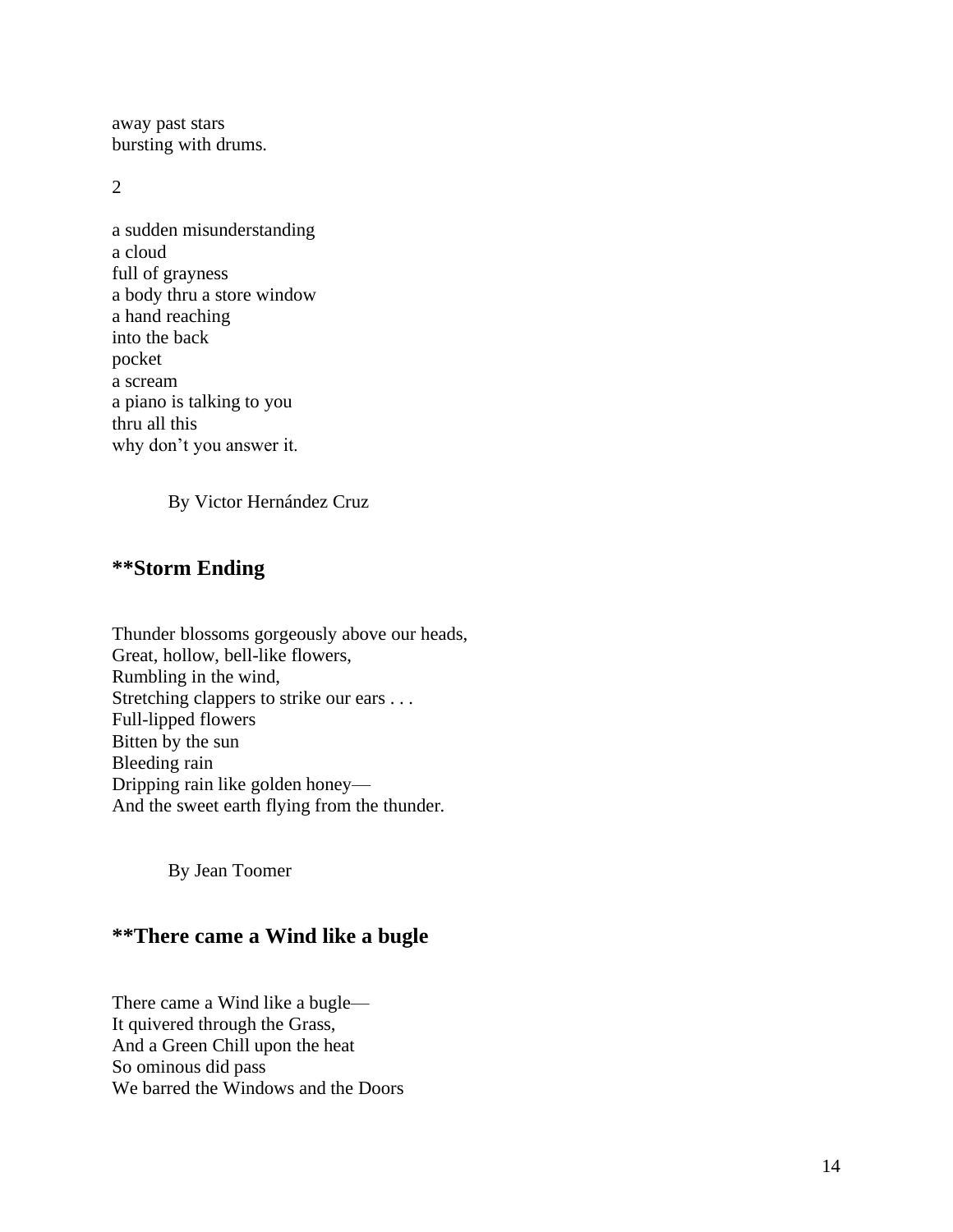As from an Emerald Ghost— The Doom's Electric Moccasin That very instant passed— On a strange Mob of panting trees, And Fences fled away, And Rivers where the Houses ran Those looked that lived—that day— The Bell within the steeple wild The flying tidings told— How much can come And much can go, And yet abide the World!

By Emily Dickinson

#### **\*\*\*In the Coma**

My friend was in a coma, so I dove Deep into his brain to word him back. I tried

*To sing Hallelujah, I Just Love Her So* in Ray Charles's voice. Of course the silence grew.

I couldn't sing the alphabet song. My voice Couldn't say words I knew: *Because I Could Not Stop for Death, He Kindly Stopped for Me*.

I couldn't remember the Dodgers and the Giants.

I tried to tell the stories that he and I Studied when we were young. It was confused, The Invisible Man was laughing at how a man Felt History jump out of his thick fair head And beat him half to death, as being the nightmare Out of which Isaac Babel tried to awake.

The quiet. *Next time won't you sing with me.* Those great diminished chords: *A girl I know.*

The cold of the coma, lightless. The ocean floor.

I struggled to tell things back from decades gone. The mournful American soldier testifying About My Lai: *I shot the older lady.*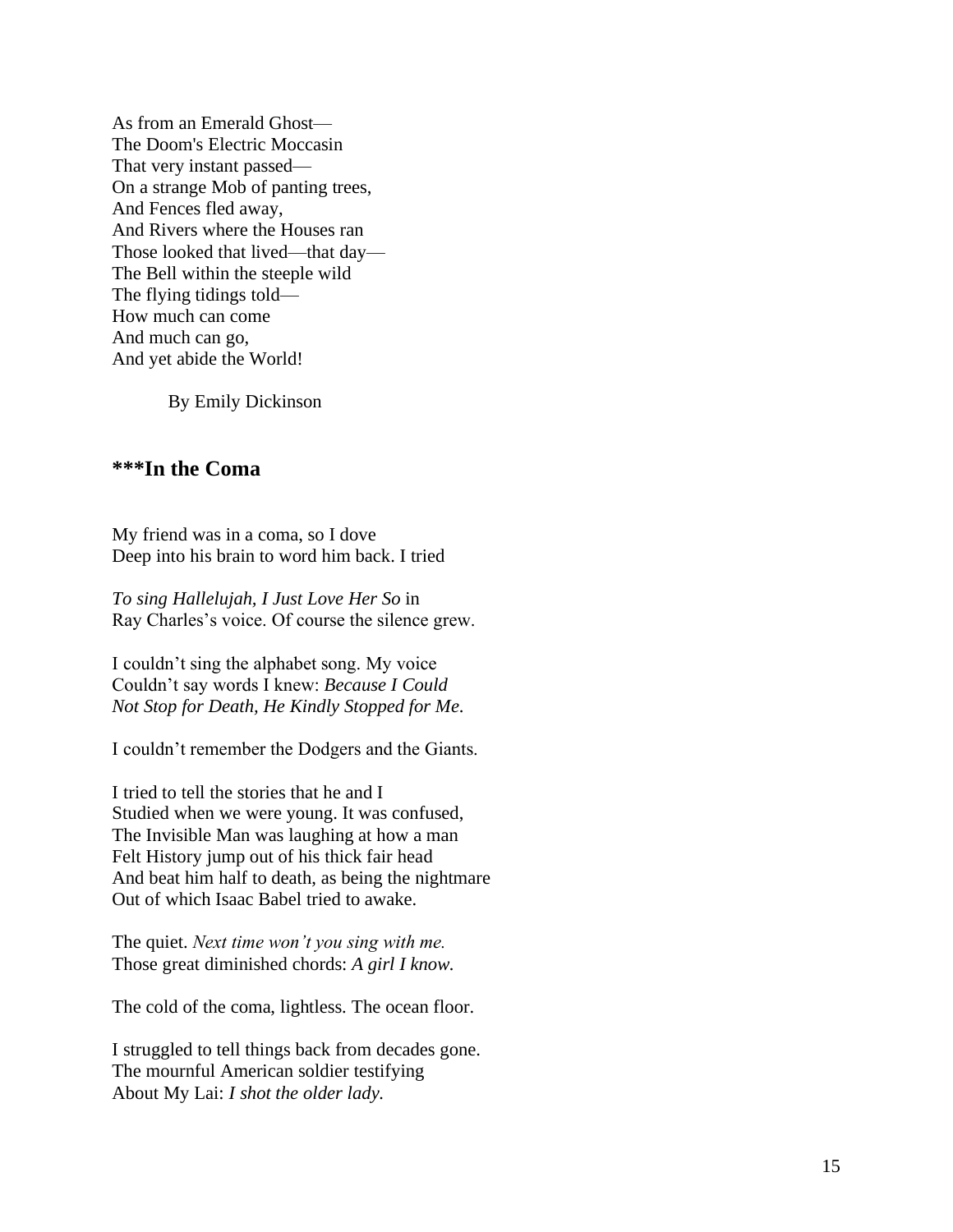Viola Liuzzo, Spiro Agnew, Jim Jones.

*And by the time I count from one to four I hear her knocking.* Quiet of the deep, Our mouths are open but we cannot sing.

By Robert Pinsky

#### **\*\*\*Mother's Day**

I passed through the narrow hills of my mother's hips one cold morning and never looked back, until now, clipping her tough toenails, sitting on the bed's edge combing out the tuft of hair at the crown where it ratted up while she slept, her thumbs locked into her fists, a gesture as old as she is, her blanched knees fallen together beneath a blue nightgown. The stroke

took whole pages of words, random years torn from the calendar, the names of rose s leaning over her driveway: Cadenza, Great Western, American Beauty. She can't think, can't drink her morning tea, do her crossword puzzle in ink. She's afraid of everything, the sound of the front door opening, light falling through the blinds pulls her legs up so the bright bars won't touch her feet. I help her with the buttons on her sweater. She looks hard at me and says the word sleeve. Exactly, I tell her and her face relaxes for the first time in days. I lie down

next to her on the flowered sheets and tell her a story about the day she was born, head first into a hard world: the Great Depression, shanties, Hoovervilles, railroads and unions. I tell her about Amelia Earhart and she asks

Air? and points to the ceiling. Asks Heart? and points to her chest. Yes, I say. I sing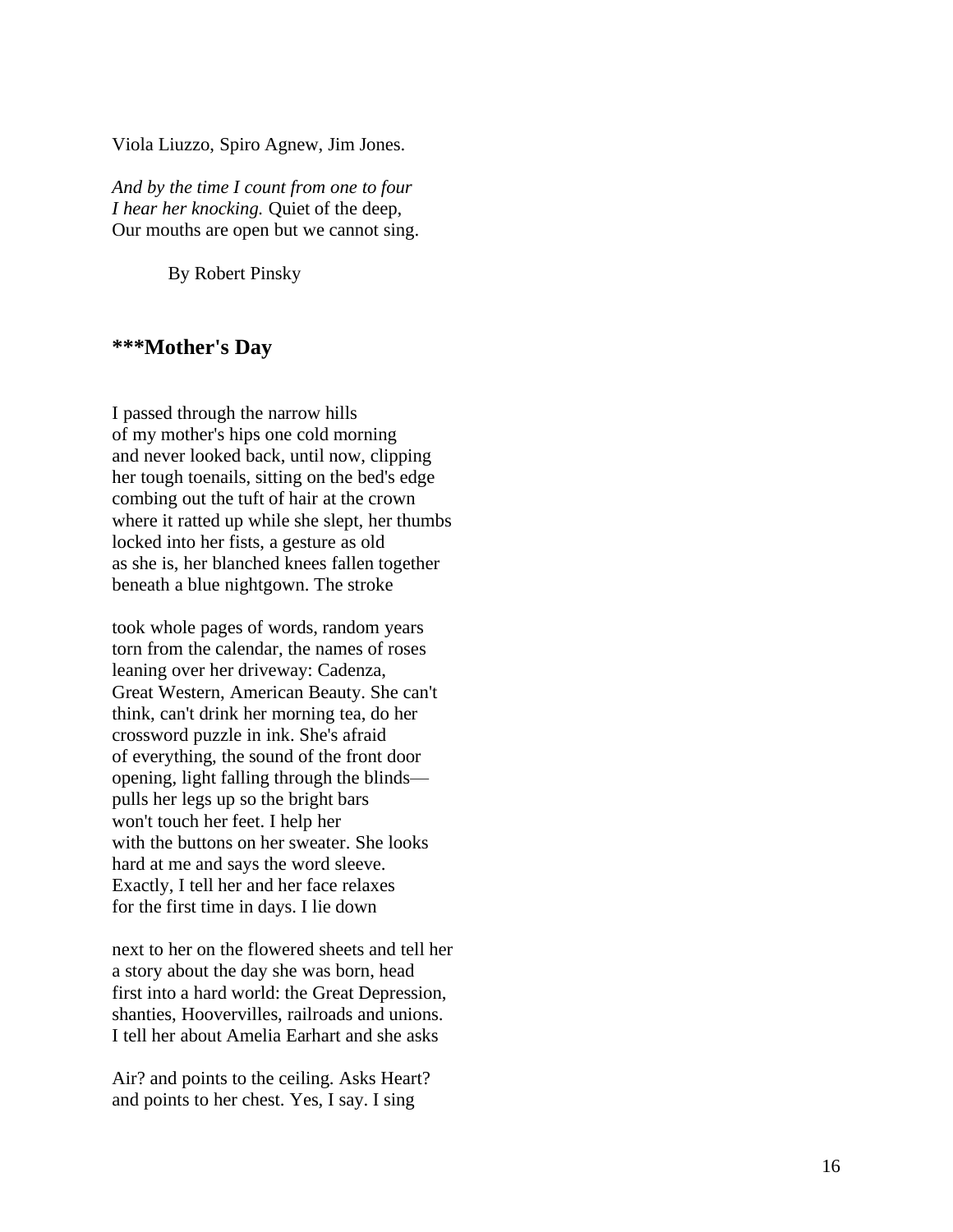Cole Porter songs. *Brother, Can You Spare a Dime?* When I recite lines from *Gone with the Wind* she sits up and says Potatoes! and I say, Right again. I read her Sandburg, some Frost, and she closes her eyes. I say yes, yes, and tuck her in. It's summer. She's tired. No one knows where she's been.

> By Dorianne Laux From PoetryFoundation.org

# **\*\*\*Learning to Mourn (CW: Curse word)**

I'm an inexperienced mourner I don't even know how to begin to cry out like that old man wailing in the next hospital room oi vay, oi vay —his two sounds beating against the wall.

He makes me squirm but I get his message better than my own. How can I free myself like him? How can I know my place as he does, know how little I am? How can I mourn, the cheep of a trapped bird crying out violent sorrow?

Old man, teach me. Help me reach the bowels of my cry and bring it up, coarse, rasping. Teach me to be disgusting. Help me to exile myself from all the populations of eyes and ears. Teach me to live in that country where no one else is, where I can bash to pieces my good breeding, my priests and pillars —no illusions, the self wiped out, unable to see or hear or understand.

Old man —lying in your shit you've let the angel of death from your mouth. One minute of your unforgiving protest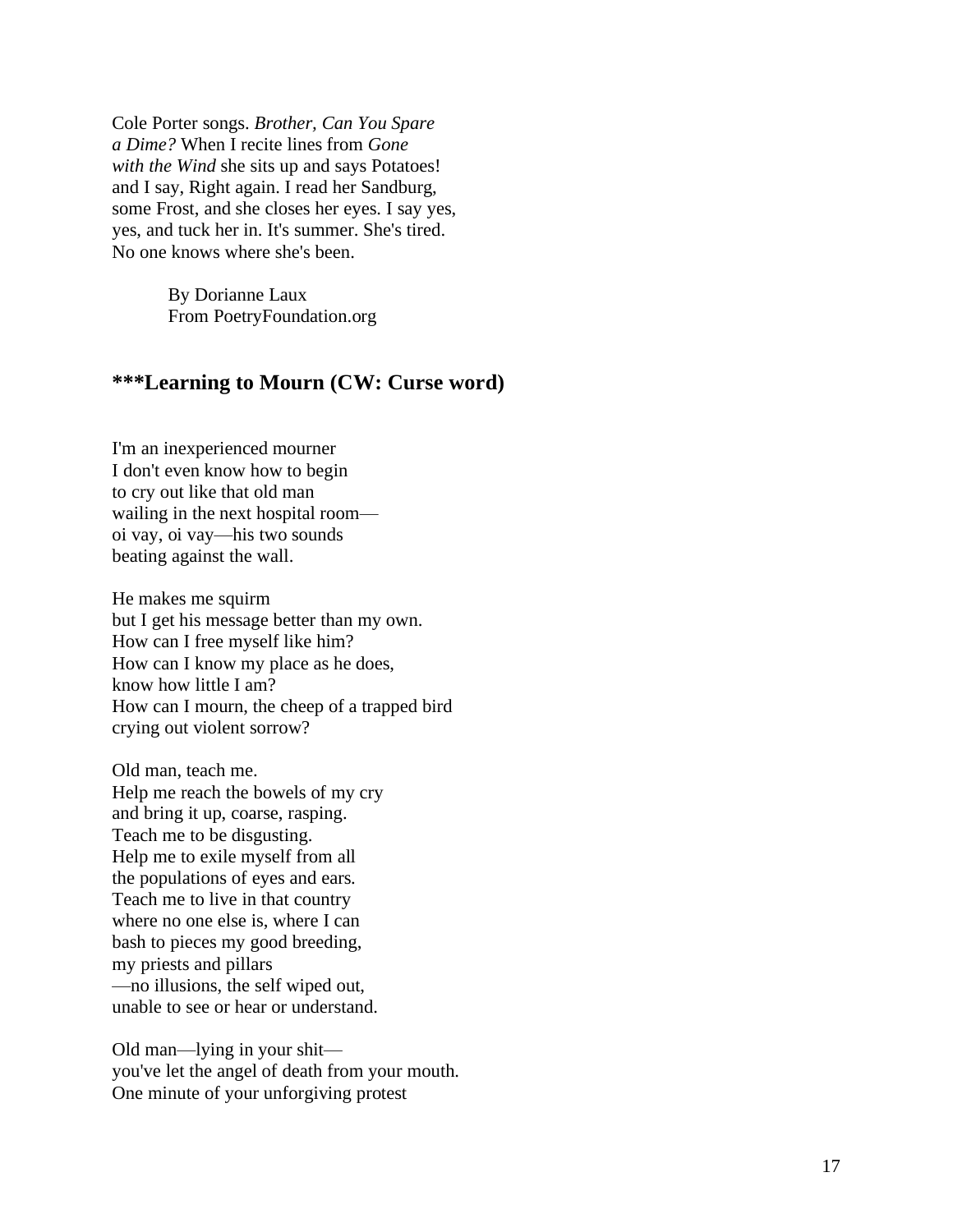is like true song: reckless, fatal singing, song that is not victorious, not even consoling, merely a sound you have to make.

> By Robert Winner From PoetryFoundation.org

# **\*\*\*In Your Sleep**

*After "The Lark Ascending" by Ralph Vaughan Williams*

The moment the lark finally vanishes into the spread green sky of the forest is the moment you suddenly lift

your bruised arm up, over your body, as though to show me the wing's eclipse, or the wing, or the season of your dream.

And even as your hand lapses silent onto your chest, and your breath goes sluggish, I am already watching your feet

prepare their slow first step under the sheet as the last notes of sunlight fall quiet, and you do not move again. My love,

are you a bird reviving in a summer field? Was it the lark ascending that you heard, a ghost among its shy-hearted tunes?

Yes. I heard the lark escaping, too.

By Leanne O'Sullivan From PoetryFoundation.org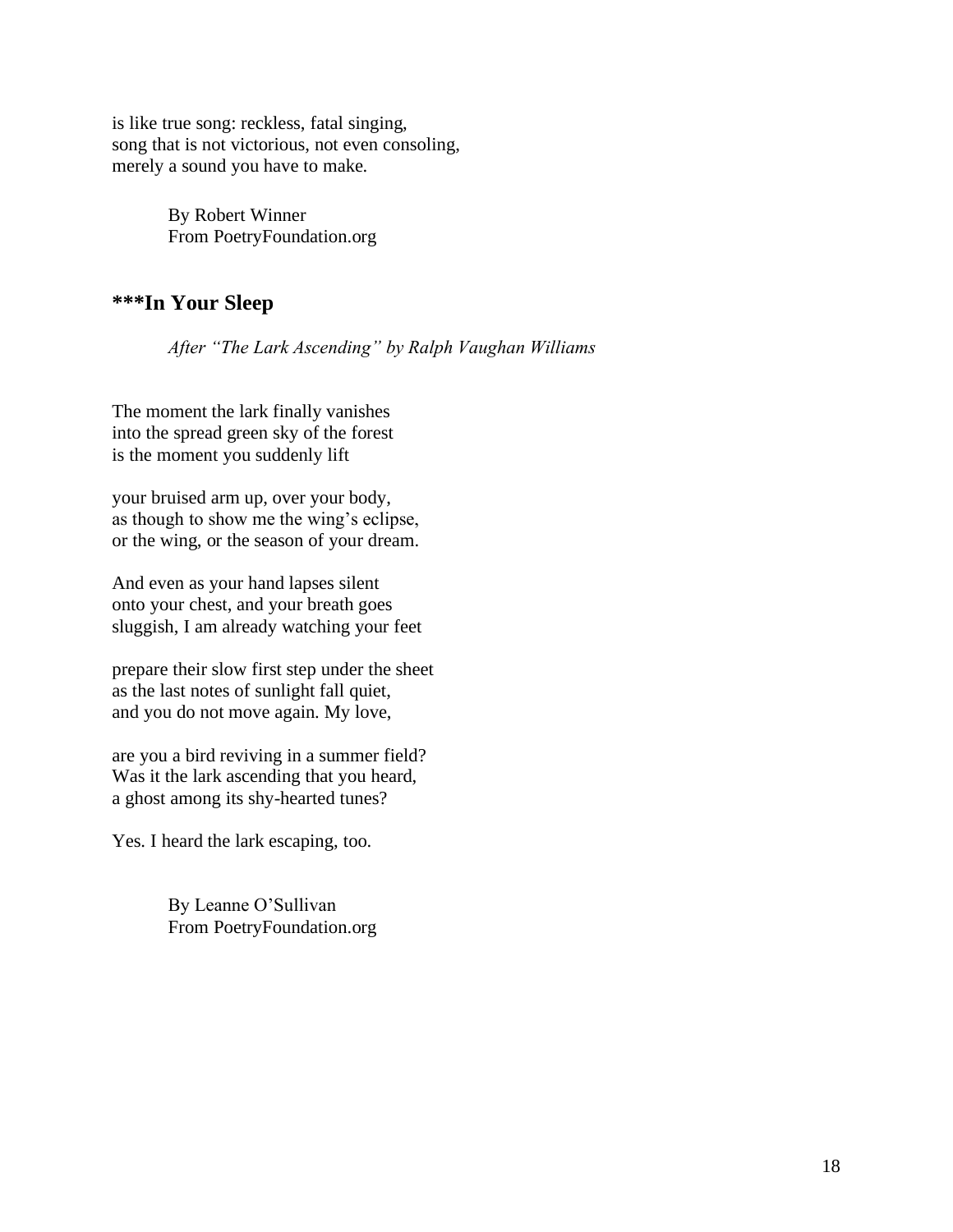#### Poetry Terminology Many of these definitions are edited from https://poetryarchive.org/glossary

Chant: The chant poem is about as old as poetry itself. In fact, it may be the first form poetry took. Chant poems simply incorporate rhymes or repetitive lines. Each line can repeat, or every other line. It's easy to find many poetic forms that incorporate chanting with the use of a refrain. Chant poems are fine for people of all ages to write. Within the form's flexible constraints, any degree of sophistication or simplicity can operate. A good approach is to write the words *repeating* and *changing* on the board and let students know that these are the keys. https://www.poetryfoundation.org/articles/70244/learning-the-chant-poem

Diction: Diction is a poet's distinctive vocabulary choices and style of expression.

Enjambment: Enjambment is the continuation of a sentence or clause over a line-break without punctuation.

End-stop: End-stop lines end in punctuation.

Note: If a poet allows all the sentences of a poem to end in punctuation, a kind of deadening can happen in the ear, the eye, and in the brain too. Enjambment is one way of creating visual as well as audible interest, as it keeps the eye moving.

Line: A line is a subdivision of a poem, specifically a group of words arranged into a row that ends for a reason other than the right-hand margin. This reason could be that the lines are arranged to have a certain number of syllables, a certain number of stresses, or of metrical feet; it could be that they are arranged so that they rhyme, whether they be of equal length or not. In free verse, many poets like to think of a line as a specific unit of thought, or the amount of words in a breath. But it is important to remember that the poet has chosen to make the line a certain length, or to make the line-break at a certain point.

Line-break: Where a reader has to turn back to the start of the next line. This was known in Latin as the versus, which translates as "turn", and it is where the modern English term "verse" comes from. It is one of the strongest points of a line, which means that words that fall at the end of a line seem more important to a reader (an effect that rhyme can intensify); other strong points are the start of a line, and either side of a caesura (a pause). Note: There are two kinds of linebreaks—enjambment and end-stop.

Lyric poem: A lyric poem does not tell a story. It allows the speaker or narrator of the poem to either express their feelings, philosophical concerns, and emotions, frequently in first person.

Narrative poem: Narrative poetry is a form of poetry that tells a story, often making the voices of a narrator and characters as well; The poems that make up this genre may be short or long; they may rhyme or not rhyme; and the story it relates to may be simple or complex.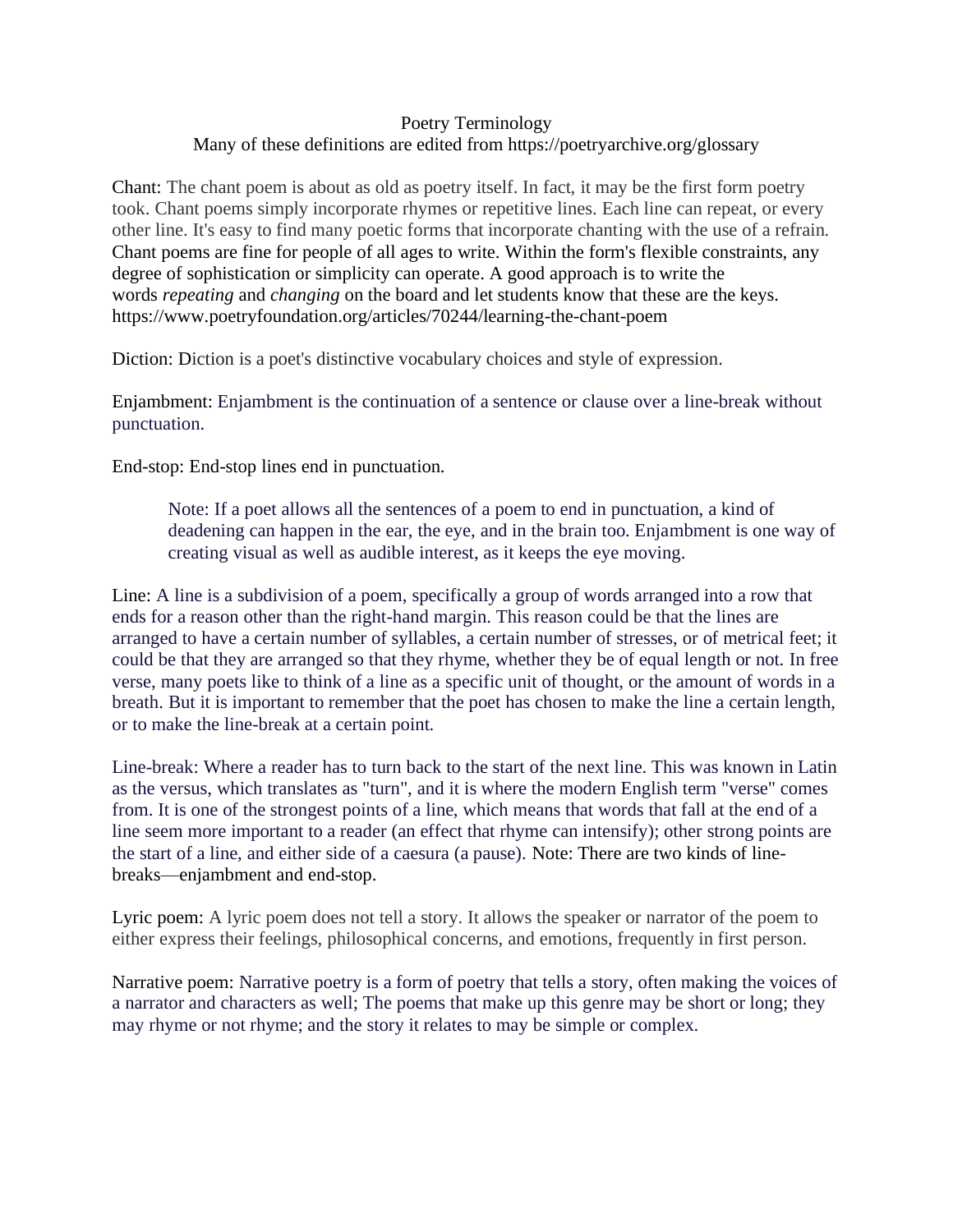Praise poem: Praise poetry can be found in many cultures, but the most familiar is from the West African tradition of oral poetry. These poems began typically as oral poems that were either sung or chanted. A praise poem is a tribute; it not only defines but names an individual.

Prose poem: A prose poem is a poem that does not use line breaks. This still allows the poet to use alliteration, metaphor, ambiguity, personification, and many other poetic techniques, but it can still be strange to see a poem that goes all the way to the right-hand margin. One thing that may differentiate a prose poem from a very short story is that the latter will have a stronger preference for narrative than the former, but this is very much debatable.

Ode: An ode is a lyric poem, usually addressing or praising a particular person or thing. It originated in Ancient Greece, and the Pindaric ode (so-called because it was written by the Theban poet Pindar, 518 ? 442 BC) was based on a pattern of three stanzas called the strophe, antistrophe and epode. It was performed by a chorus, which walked along one side of the orchestra chanting the strophe and down the other side chanting the antistrophe, then came to a standstill before the audience and chanted the epode. This performance was repeated with each set of three stanzas. The Horatian ode (invented by the Latin poet Horace in about 65 BC) was adopted in the early 19th century by John Keats for one of his most famous poems, 'Ode to a Nightingale'. Many modern odes, however, are irregular in form, and do not have a fixed meter or rhyme scheme.

Stanza: A stanza is a group of lines within a poem; the blank line between stanzas is known as a stanza break. Like lines, there is no set length to a stanza or an insistence that all stanzas within a poem need be the same length. However, there are names for stanzas of certain lengths: two-line stanzas are couplets; three-lines, tercets; four-lines, quatrains. Whether regular or not, the visual effect and, sometimes, the aural effect is one of uniting the sense of the stanza into one group, so poets can either let their sentences fit neatly within these groups, or create flow and tension by enjambing across the stanza breaks.

Syntax: Syntax refers to word order, and the way in which it works with grammatical structures. As we are used to hearing things in certain orders, the effect of breaking with normal syntax is to draw attention to what is being said and the way it is said. Some poets will also deliberately fracture syntax beyond what is considered grammatically correct, which demands a lot of attention, but aims to repay this attention by revealing things that cannot be said within the habits of thought that grammatical language maintains.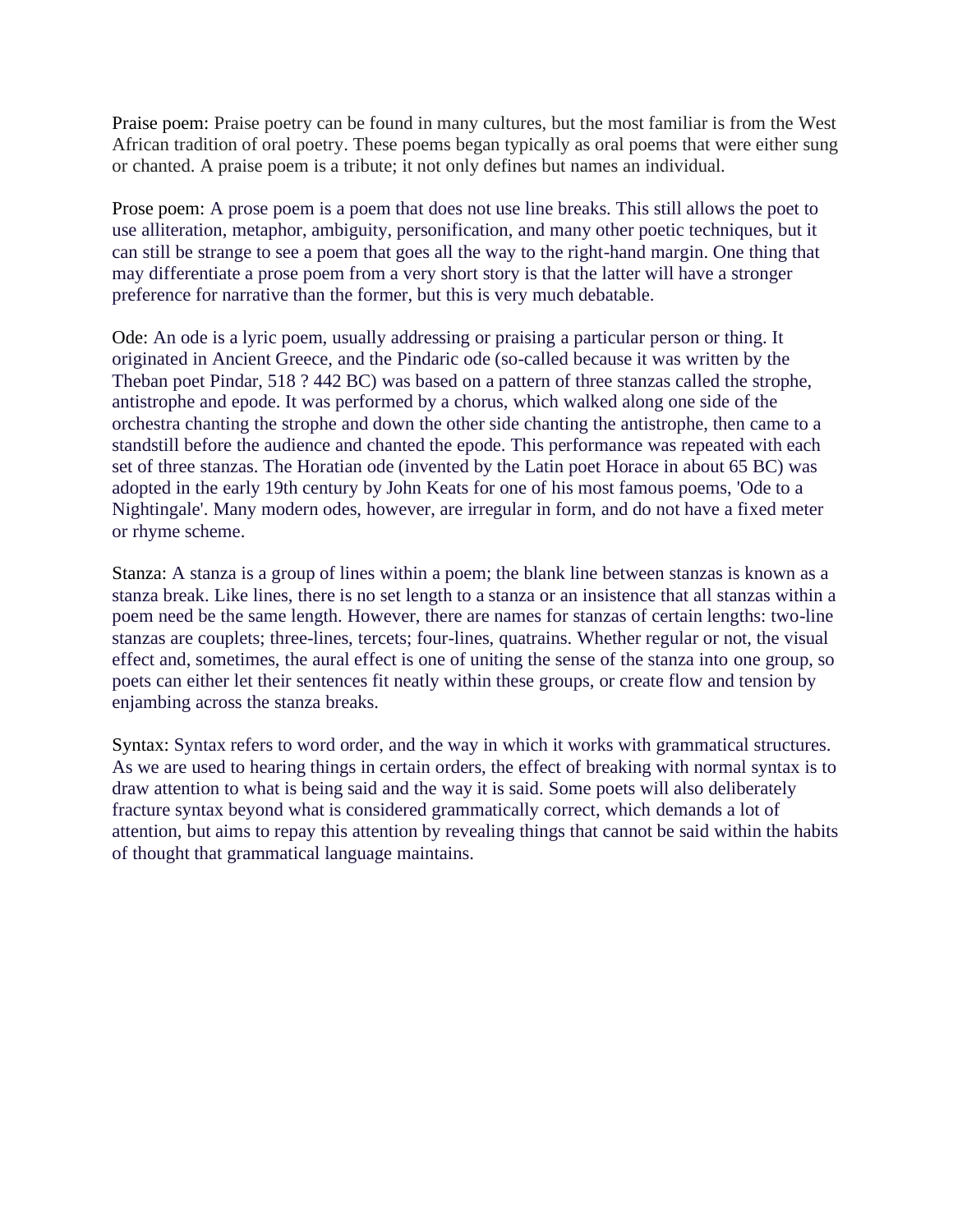# **[Writing Your Disability or Chronic](https://www.theopennotebook.com/2019/10/29/writing-your-disability-or-chronic-illness/)  [Illness](https://www.theopennotebook.com/2019/10/29/writing-your-disability-or-chronic-illness/)**

October 29, 2019 Kate Horowitz

Link to the article: [https://www.theopennotebook.com/2019/10/29/writing-your-disability-or](https://www.theopennotebook.com/2019/10/29/writing-your-disability-or-chronic-illness/)[chronic-illness/](https://www.theopennotebook.com/2019/10/29/writing-your-disability-or-chronic-illness/)

Excerpts:

"To write about a body is to expose it. This is, of course, part of the reason we do it: to lay bare the experience, to enlist witnesses, to find connection. But this exposure is not without risks. The question of whether a writer should publish work about their own disability or chronic illness is as complex as it is personal."

"No one can predict how a work of literature will land on its readers. But disabled and chronically ill people who choose to write about themselves should be prepared for a range of reactions. And because the subject of the material is the body, these reactions will feel especially personal. Suddenly, a lot of people will have opinions about a writer's body, the way they relate to it, and the way they care for it."

"Loved ones will also have their own opinions. Many writers considering a first-person disability or illness story grapple with an immense question: "What if my family hates it?"

The answer may be, "Be thoughtful, but write it anyway."

"The risks—legal, financial, professional, personal—of vulnerable, body-centered writing are significant. But for those who choose to take up this important work, the rewards ripple onward and onward, inward and outward… Writers may find that sharing their disability experience initiates them into communities they might never have discovered otherwise."

Questions, Vocabulary, Editing Advice from the Article:

# **Questions to Ask Yourself**

Why do I want to—or need to—write this story?

How might publishing this information affect me financially or professionally?

How might this story's publication affect my personal relationships? Are there conversations I need to have with loved ones or family before publishing this work?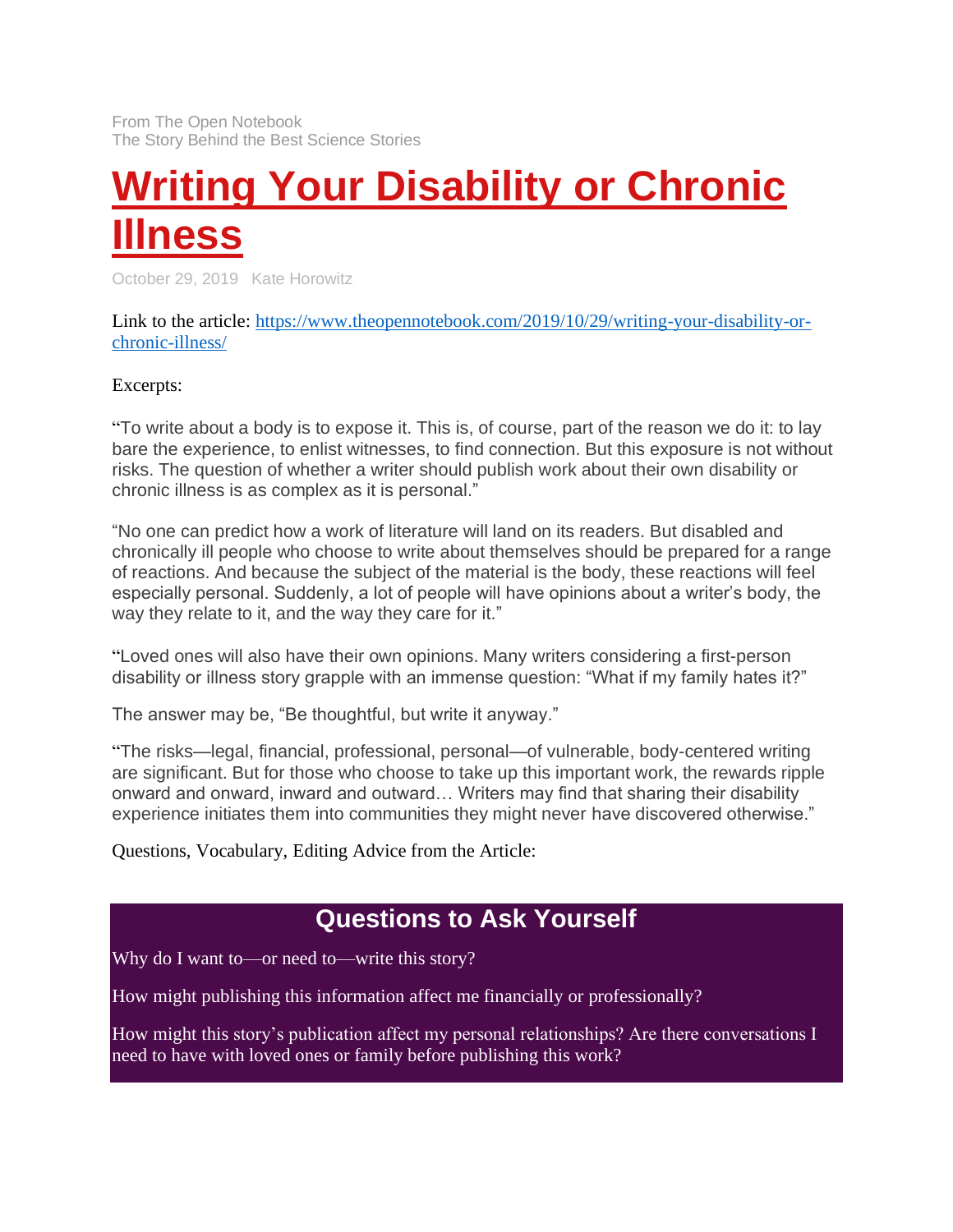Is there anyone who I would not want reading this? (Assume that, if you publish, this person will read it.) Are there steps I can take while writing or during pre-publication to reduce the harm or conflict that could result? If not, am I willing to accept this risk?

Do I have tools to manage the emotional labor that may accompany this experience? Do I feel supported by my loved ones, my editor, and my community?

Am I ready to share this part of myself with the world? Do I need to publish this, or is writing it the most important thing?

# **Knowing Your Worth**

Some of the risks of writing about your disability or chronic illness can be mitigated through thoughtful, self-protective action and communication. Here are a few more pointers from Brown and smith:

**Say "no."** "Don't do anything that makes you uncomfortable," smith says. One of the most frequent questions they get from other writers is, "My editor wants me to do something I don't want to do. What do I do?" "Don't do it," smith says. "It's like buying a car: Always be prepared to walk away."

**Push back.** Editing should be a collaboration, Brown says. "It's scary to push back on edits. But it gets easier after the first couple of times you do it. If you're not satisfied with something, it's better to tell them than to let it go out into the world."

**Negotiate.** It can feel strange to try to negotiate a fee for deeply personal work—but it is still work. "Given that there is no ethical anything under capitalism and you need to pay rent somehow," smith says, "ask for more money."

**Recognize your own value.** "You're not disposable commodities," smith says. "You're human beings. Even if you have never written an essay before in your life, you still have value and you are bringing something to that editor that the editor wants."

**Branch out.** "Don't think that you have to tell stories you're not comfortable telling or ready to tell just for a byline," Brown says. "Don't think you need to exploit yourself or relive your traumas. Remember that you have stories to tell, and whether that's about disability, or music, or pop culture, those stories are valid." Smith concurs: "Sometimes you just want to write about waffles, and that's okay."

# **Editing Disabled Writers**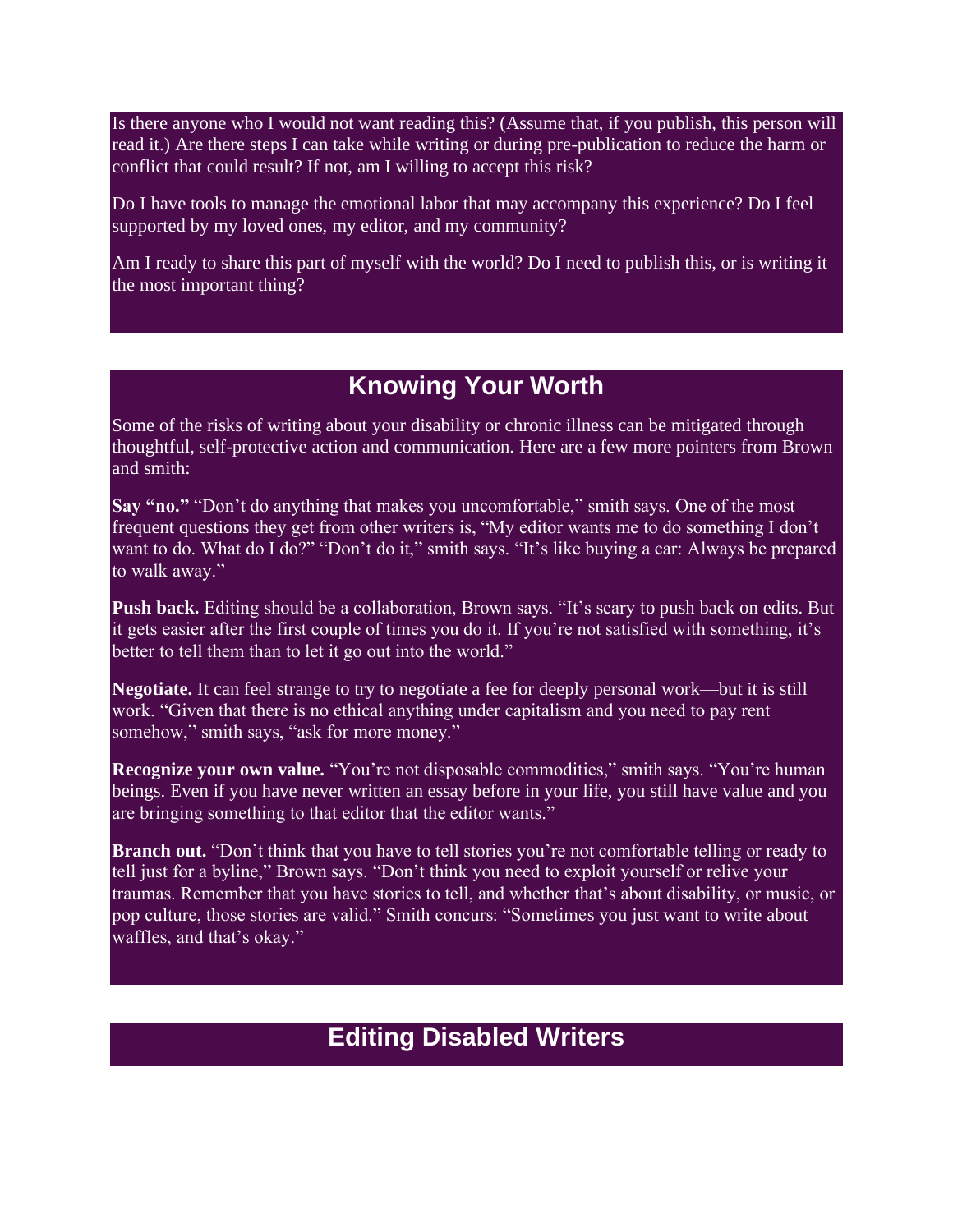Soliciting pitches from disabled writers is a good start, but it is not sufficient to create or maintain an inclusive newsroom. I asked my sources what they need from editors in order to succeed. Here's what they said:

**Recognize that disability is not a monolith.** No disabled person is the expert on every disability—or disabled person's experience. Encourage writers to stay in their lanes. If the disabled writer you had in mind isn't the right person for the job, **[find another one](https://disabledwriters.com/)**. There are a lot of us, and most of us need work.

**Check your assumptions.** Be open-minded when a writer requests accommodations or amendments to protocol, as many standard journalistic practices can present barriers to disabled writers' success. On-site events; public buildings; telephone interviews; typing; transcribing; websites; and audio, video, and image files can all be, and often are, **[inaccessible](https://www.theopennotebook.com/2018/10/09/writing-when-on-the-autism-spectrum/)**.

**Be humble and willing to learn.** Trust that each writer is an expert on their own identity. Don't change a writer's **[identity-first language](https://thebodyisnotanapology.com/magazine/i-am-disabled-on-identity-first-versus-people-first-language/)** ("disabled person") to person-first ("person with a disability"), even if that's what you were taught to do. "Editors have been most supportive by allowing me to write about my own experience by using my own language," Wang writes.

**Don't expect writers to be your teachers.** "Do your own research," Brown says. Don't ask writers to perform additional labor by answering disability-related questions you could Google. Like many marginalized people, disabled writers are often expected to educate those around them. Don't contribute to this burden.

**Watch your own language.** Read up on the basics of **[ableist language.](https://www.autistichoya.com/p/ableist-words-and-terms-to-avoid.html)** Practice replacing problematic, overused words with interesting synonyms. Double-check your emails and comments. Pay special attention to pleasantries; seemingly innocuous conversational filler ("Sorry, this week's been cr\*zy!") can actually be quite harmful. Don't be like the person who began an email about my incapacitating, incurable illness with, "Hope you're well!"

**Respect boundaries.** Disabled people are subject to **[frequent violation](https://www.who.int/disabilities/violence/en/)** of their bodies, **[personal space](https://www.independent.co.uk/voices/metoo-disability-women-groped-touched-consent-abuse-a9079016.html)**, and agency. Don't push a writer to disclose more than they're comfortable disclosing, and don't ask, as smith puts it, for "more pain on the page."

**Back your writers up.** Marginalized people experience a disproportionate amount of harassment on- and offline, even when *not* recounting vulnerable, intimate stories. Ensure that writers know you will support them even after their stories are published.

**Tune in.** Follow disabled writers on social media. Read their work, but also their tweets; informal platforms like Twitter can provide both a sophisticated free education and important insights into disabled people's daily lived experience. #DisabledWriters and #CripLit are good starting points.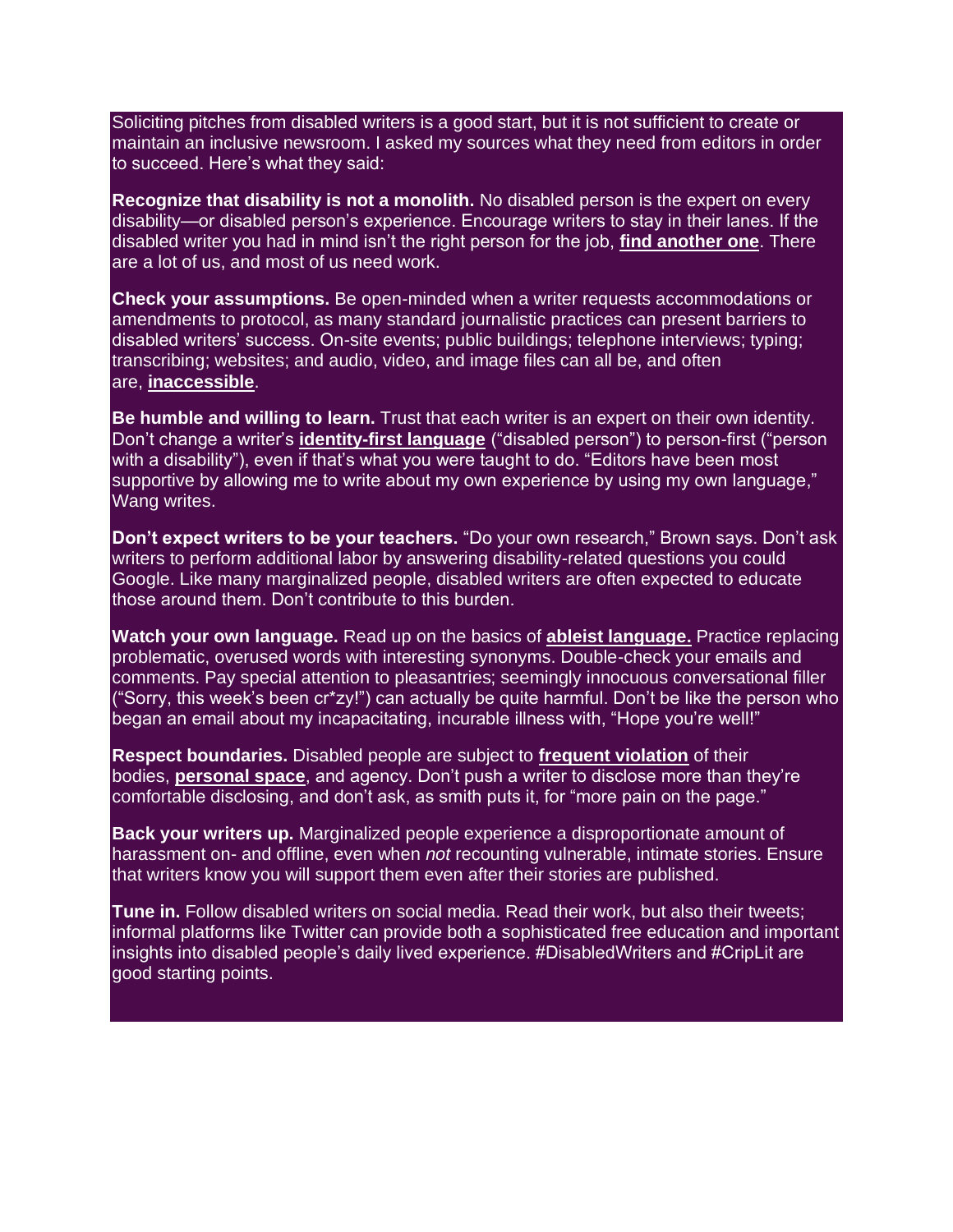There is so much happening all around us right now. We miss our loved ones, our friends, and our "normal" way of life. And hopefully, we'll return… sooner than later. With these things in mind, we wanted to take this moment to simply **check-in** with you all & allow you space to process how you're doing… but in a fun, creative writing exercise.

(Thanks to Najee Omar for allowing us to adapt this activity)

#### **Here's how it will go:**

#### **Step 1**

Read my check-in statuses below. These are the pieces we shared in the video and are here to give you an example of what you will do a bit further down. Take your time and enjoy the space to check-in with yourself.

# **How's that for a check-in?**

I was sick with COVID 19

I am thankful to feel strong again.

I am thinking about my daughter who is 8 years old. I have not seen her for over 3 weeks.

I am going to see her tonight and that makes me so happy.

I am going to read to her tonight and I can't wait.

I have taken

**D E E E E E E P**

Breaths

every day every day every day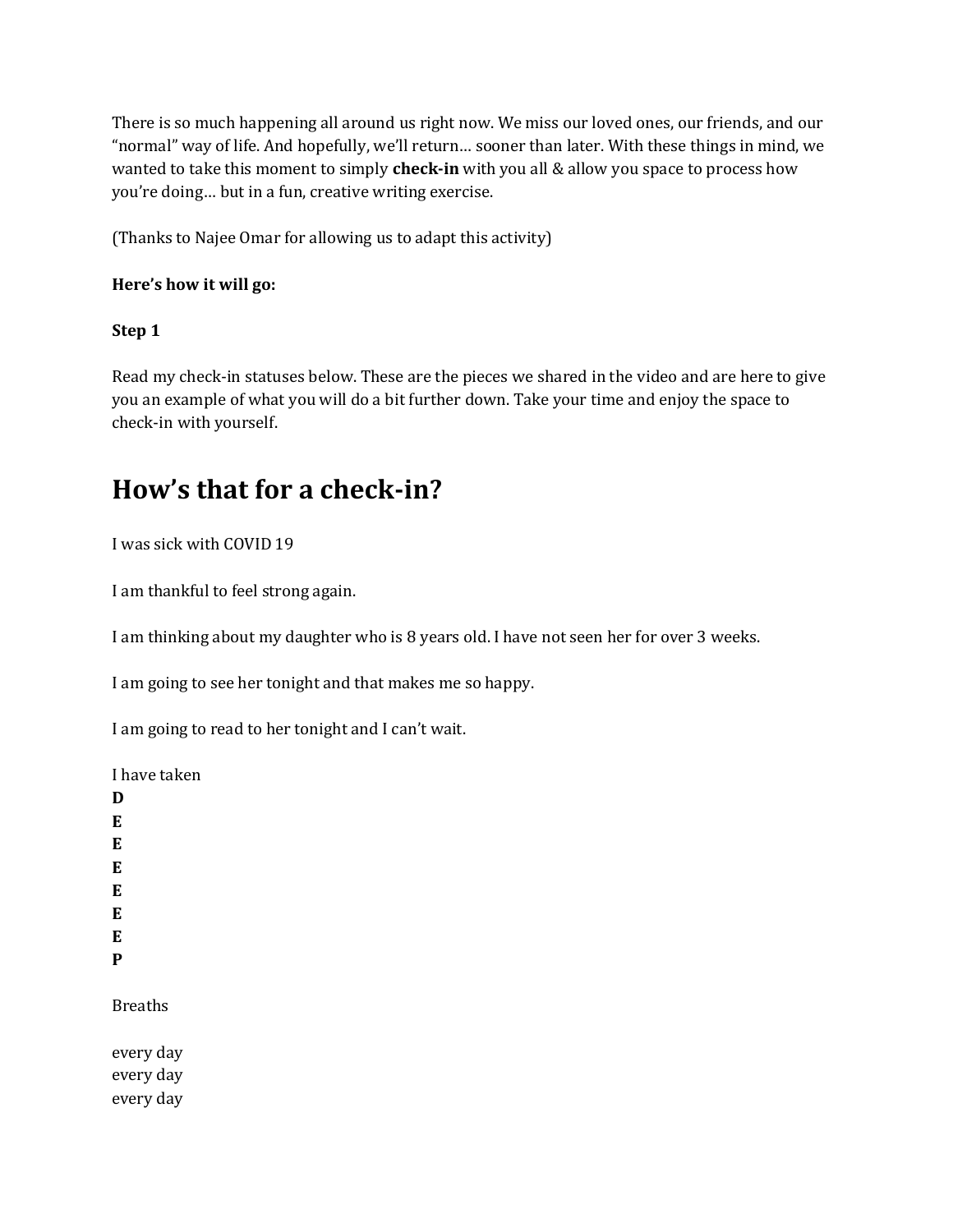every day every day every day every day

I am thankful for that. I am thankful to feel my chest  $\exp a n d \;$  and to exhale and feel a little calmer

Someone told me to call a friend every day to talk for at least 30 minutes. That has felt really good.

I am looking forward to giving my daughter the biggest hug tonight!

My mother's homecare worker is from Guyana, she is so sweet and loving. She is also a great cook and she is making Chana Saag for me. That's one of my favorite dishes, it's a dish from India with wonderful spices.

I have been enjoying dancing with Grace to DJ's on Instagram!

Grace and I did a performance from my home studio and it was broadcast by a theater and it felt so good to perform even if we can't leave our home.

I have been reading X-men house of X, playing spiderman on my PS 4, I love adventuring through a virtual NYC and seeing it full of people, I have also been reading one of my favorite childhood books, The Great Brain on facetime to my daughter.

I am rejecting stress, I am remembering to breathe, to be patient, to listen, and to be grateful for my family and community who have been helping.

I am embracing staying connected even when we can't connect in person. Zoom meetings, phone calls, emails, facetime, carrier pigeons, we are going to stay in touch!

This is a global challenge, it is hard, it is scary but it also a reminder that we are all connected and that we can all help keep each other

"*How's that for a check-in?*"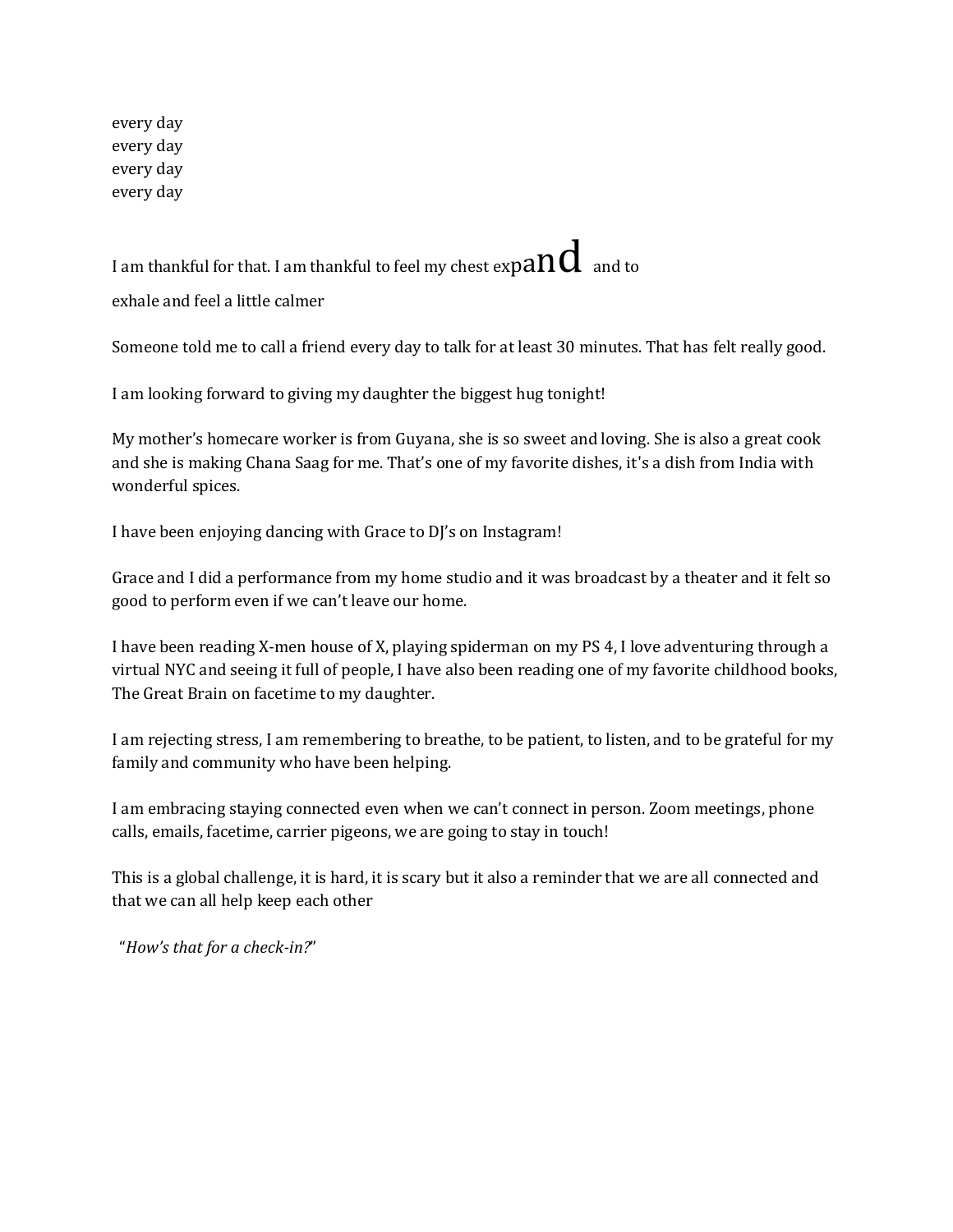

#### **Step 2: Your Turn!**

- 1. After reading, use the guidelines below to create your very own check-in status.
- 2. Remember: **You'll need to write in full and complete sentences**. When you're done, it should read like a full Facebook status from left to write.
- 3. Also, remember: these are just guides. The check-in is yours… and should sound like YOUR VOICE.
- 4. Have fun with this exercise! This writing prompt is meant to be fun and give you space to share where you are in this current moment. Enjoy!

#### **Step 3: Guidelines:**

1. First, share **how you're feeling** and what's **immediately on your heart and mind**. Leave no detailed spared.

For example, I am feeling sad, frustrated, happy, and confused right now. I am thinking about my family, my friends, and how much I miss them.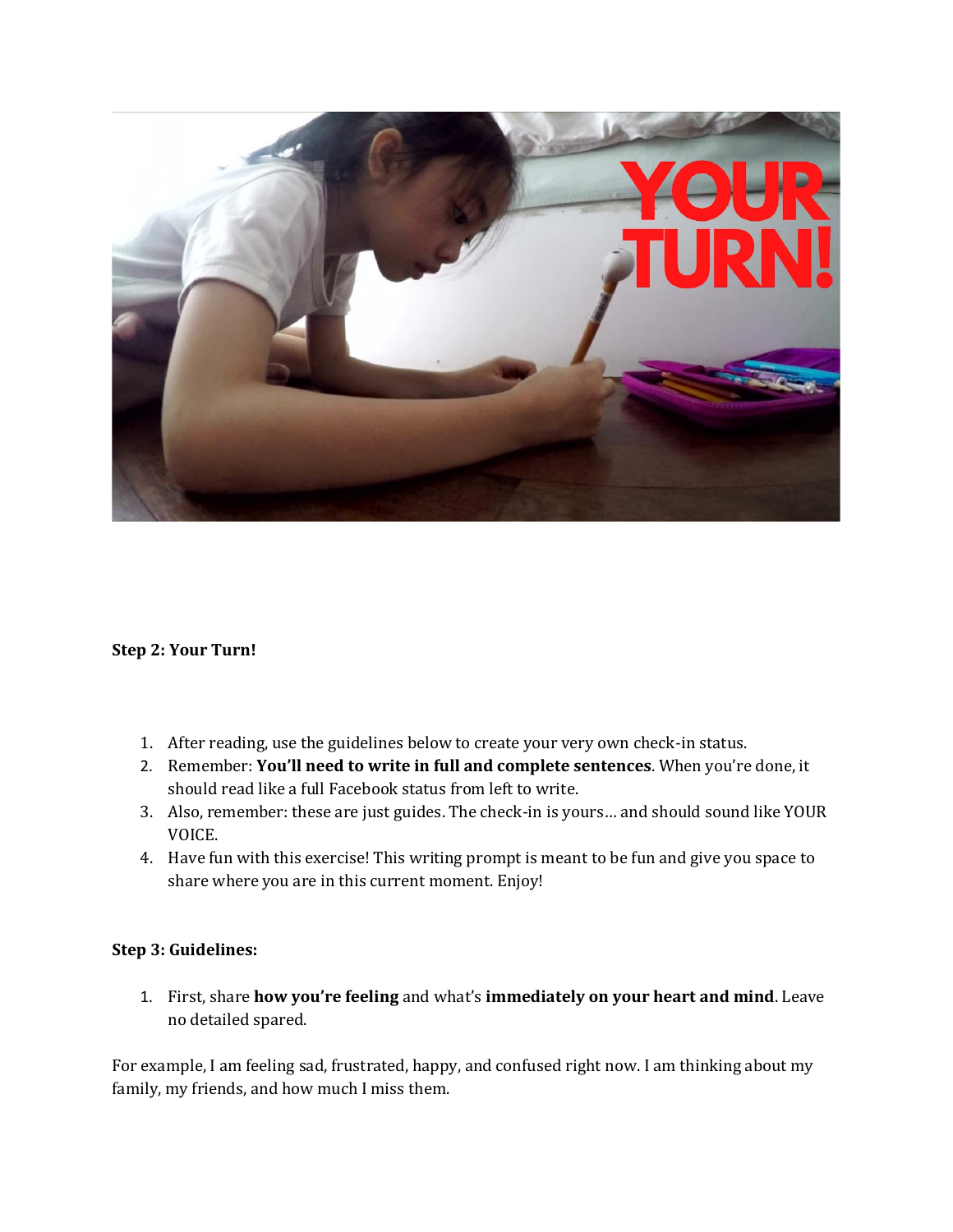2. Then, share **one thing that has happened every day** since you've been home, describe it in detail.

For example, I have played video games every day and that makes me feel like I can travel to other worlds when I can't leave home

or I talk to my best friend every day and they make me laugh.

3. Share **some advice** someone has given you during these strange times we're living in. The advice could be helpful or not.

For example, someone told me to call a friend every day to talk for at least 30 minutes. That has felt really good.

4. Share one thing you're **looking forward to** tonight.

For example, I am looking forward to seeing my favorite movie tonight or I am looking forward to sleeping and having an adventure in my dream.

List **a delicious meal** you cooked or ate or are looking forward to eating.

For example, I can't wait to eat the arroz con pollo that my mom is making tonight. It makes me think of my family

5. Explain **an activity you enjoy** and have been enjoying with someone close to you. What is this activity? How is it done? & what makes it so special?

For example, I have been cards with my family, we laugh cause my grandfather is always trying to cheat

6. Say **something surprisin**g that will totally catch us off guard!

For example, I have been brushing my teeth four times a day or I have a new high score on Robloxs.

7. List three books/movies/albums/or TV shows you're **currently watching or listening to**:

You got this one, no example needed :)

8. Share one thing you're **completely rejecting**.